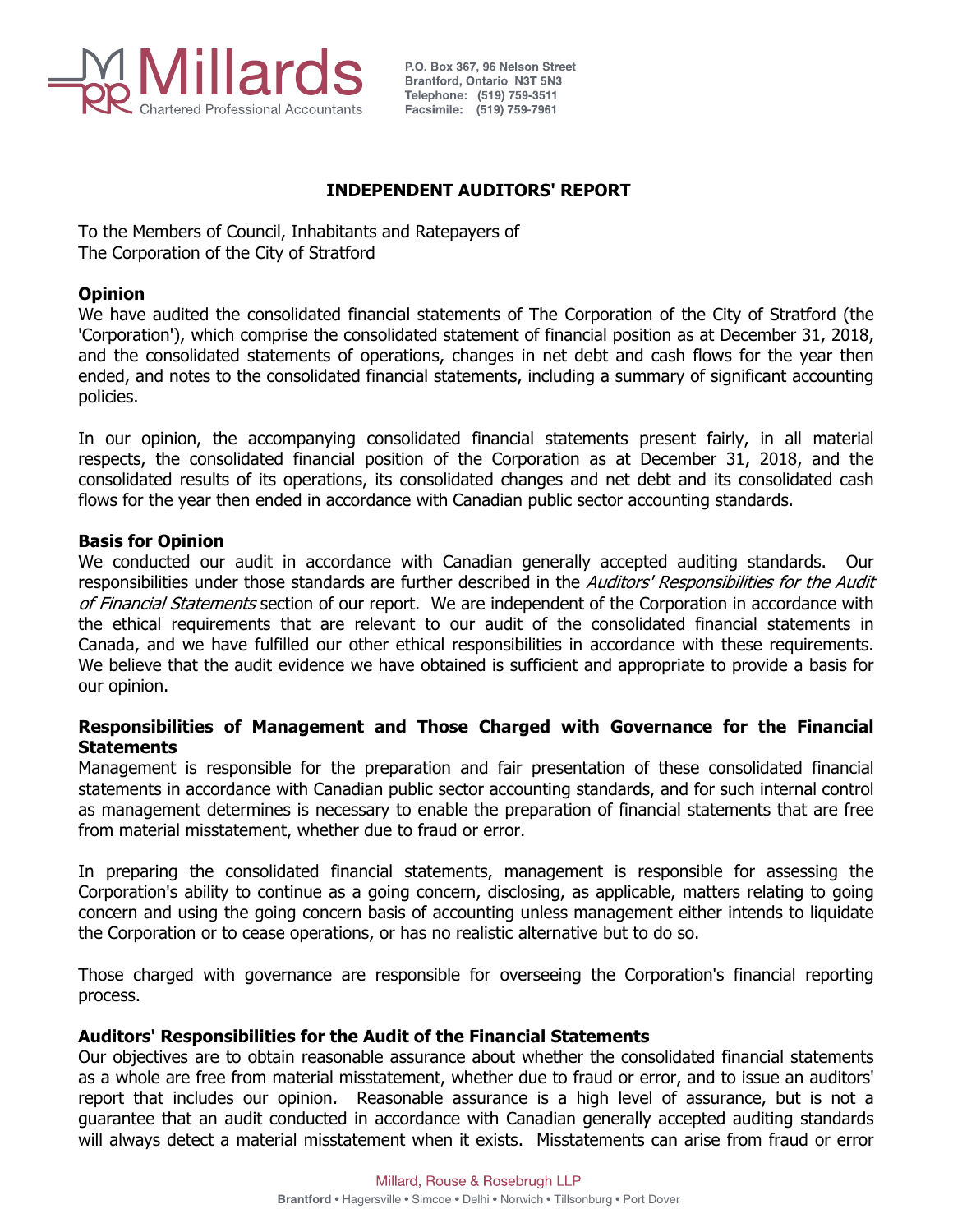and are considered material if, individually or in the aggregate, they could reasonably be expected to influence the economic decisions of users taken on the basis of these financial statements. As part of an audit in accordance with Canadian generally accepted auditing standards, we exercise professional judgment and maintain professional skepticism throughout the audit.

We also:

- Identify and assess the risks of material misstatement of the consolidated financial statements, whether due to fraud or error, design and perform audit procedures responsive to those risks, and obtain audit evidence that is sufficient and appropriate to provide a basis for our opinion. The risk of not detecting a material misstatement resulting from fraud is higher than for one resulting from error, as fraud may involve collusion, forgery, intentional omissions, misrepresentations, or the override of internal control.
- Obtain an understanding of internal control relevant to the audit in order to design audit procedures that are appropriate in the circumstances, but not for the purpose of expressing an opinion on the effectiveness of the Corporation's internal control.
- Evaluate the appropriateness of accounting policies used and the reasonableness of accounting estimates and related disclosures made by management.
- Conclude on the appropriateness of management's use of the going concern basis of accounting and, based on the audit evidence obtained, whether a material uncertainty exists related to events or conditions that may cast significant doubt on the Corporation's ability to continue as a going concern. If we conclude that a material uncertainty exists, we are required to draw attention in our auditors' report to the related disclosures in the financial statements or, if such disclosures are inadequate, to modify our opinion. Our conclusions are based on the audit evidence obtained up to the date of our auditors' report. However, future events or conditions may cause the Corporation to cease to continue as a going concern.
- Evaluate the overall presentation, structure and content of the consolidated financial statements, including the disclosures, and whether the consolidated financial statements represent the underlying transactions and events in a manner that achieves fair presentation.
- Obtain sufficient appropriate audit evidence regarding the financial information of the entities or business activities within the group Entity to express an opinion on the financial statements. We are responsible for the direction, supervision and performance of the group audit. We remain solely responsible for our audit opinion.

We communicate with those charged with governance regarding, among other matters, the planned scope and timing of the audit and significant audit findings, including any significant deficiencies in internal control that we identify during our audit.

Willard, house 2 Rosebragh LLP

September 17, 2019 CHARTERED PROFESSIONAL ACCOUNTANTS Brantford, Ontario **Licensed Public Accountants** 

 $-\%$ Millards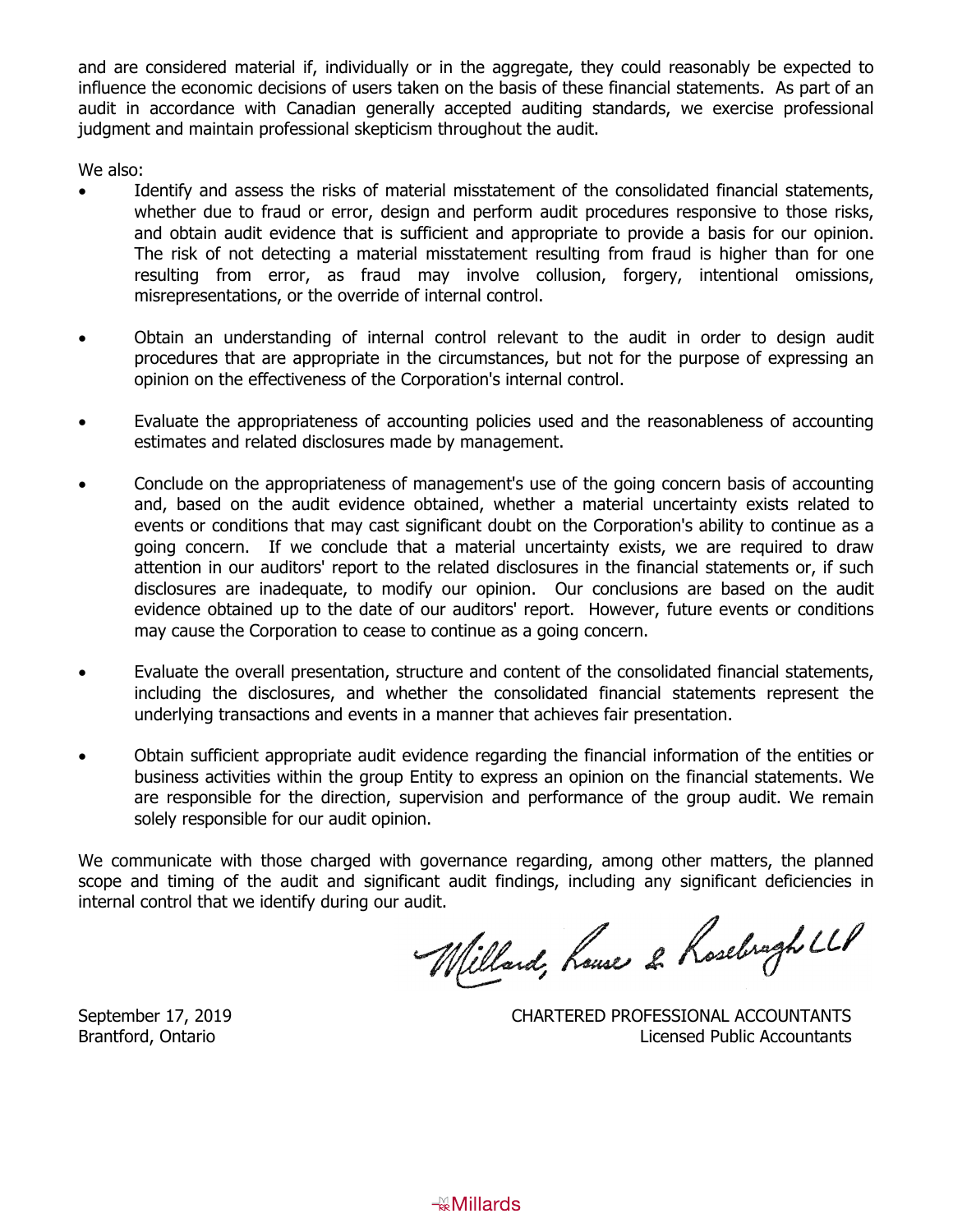Consolidated Statement of Financial Position

For the year ended December 31, 2018 with comparative figures for 2017

|                                                                  | 2018                    | 2017           |
|------------------------------------------------------------------|-------------------------|----------------|
| <b>Financial assets</b>                                          |                         |                |
| Cash and cash equivalents (note 2)                               | \$<br>33.110.555<br>\$  | 12,500,784     |
| Other receivables                                                | 6,954,830               | 9,704,585      |
| Taxes receivable                                                 | 2,542,338               | 2,520,857      |
| Loans receivable (note 3)                                        | 1,748,377               | 1,413,552      |
| Investments (note 4)                                             | 17,280,207              | 16,884,293     |
| Investment in government business enterprises (note 5)           | 43,406,750              | 41,665,015     |
| Land held for resale                                             | 1,045,550               | 1,199,613      |
|                                                                  | 106,088,607             | 85,888,699     |
| <b>Liabilities</b>                                               |                         |                |
| Accounts payable and accrued liabilities                         | \$<br>14.422.279 \$     | 11,303,785     |
| Deferred revenue (note 7)                                        | 18,658,155              | 16,148,126     |
| Solid waste landfill closure and post closure liability (note 8) | 1,412,134               | 1,604,829      |
| Employee benefits payable (note 10)                              | 13.869.245              | 13,691,913     |
| Long term debt (note 11)                                         | 68,755,668              | 68,616,306     |
|                                                                  | 117, 117, 481           | 111,364,959    |
| Net debt                                                         | (11,028,874)            | (25, 476, 260) |
| <b>Non-financial assets</b>                                      |                         |                |
| Prepaid expenses                                                 | 692,896                 | 696,185        |
| Inventory                                                        | 312,741                 | 274,493        |
| Other non financial assets                                       | 145.162                 | 145,890        |
| Tangible capital assets (note 17)                                | 288,598,197             | 278,849,400    |
|                                                                  | 289,748,996             | 279,965,968    |
|                                                                  |                         |                |
| Accumulated surplus (note 13)                                    | \$<br>278,720,122<br>\$ | 254,489,708    |

Contractual Obligations (note 9) Contingencies (note 14)

Joan Cheman

Acting CAO, City of Stratford Treasurer, City of Stratford

 $\mathbb{Z}$  $\sqrt{2}$  $\Delta$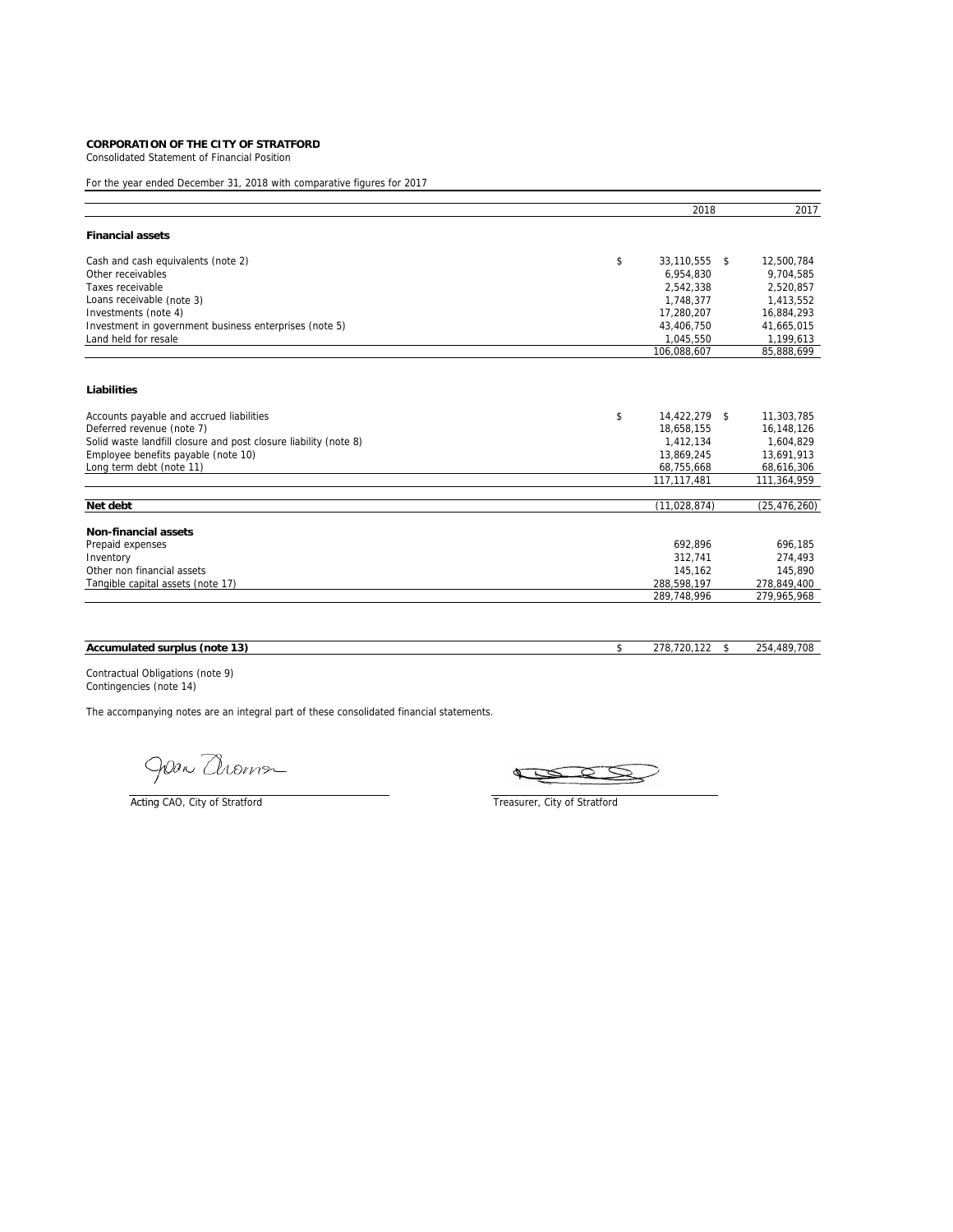Consolidated Statement of Operations

For the year ended December 31, 2018 with comparative figures for 2017

|                                                   | 2018 budget             | 2018 actual        | 2017 actual  |
|---------------------------------------------------|-------------------------|--------------------|--------------|
|                                                   | (note 18)               |                    |              |
| Revenue:                                          |                         |                    |              |
| Net municipal taxation                            | \$<br>58,004,979<br>-\$ | 57,230,770<br>- \$ | 54,739,809   |
| Payments-in-lieu of taxation                      |                         | 509,717            | 503,304      |
| Conditional grants                                | 31,529,177              | 33.949.462         | 30,683,960   |
| Revenue from other municipalities                 | 5.810.574               | 4,117,713          | 3,909,624    |
| User fees and service charges                     | 20,888,972              | 23,070,154         | 21,201,166   |
| Licences, permits and rents                       | 4,187,003               | 8,073,107          | 7,904,599    |
| Fines and penalties                               | 650.000                 | 618.441            | 602,300      |
| Other revenue                                     | 14.942.917              | 12,771,995         | 7,544,423    |
| Net earnings from government business enterprises | 2.150.000               | 1,741,735          | 1,240,290    |
| Total revenue                                     | 138, 163, 622           | 142,083,094        | 128,329,475  |
|                                                   |                         |                    |              |
| <b>Expenses:</b>                                  |                         |                    |              |
| General government                                | 11,921,013<br>\$        | 8,073,816 \$       | 7,255,881    |
| Protection services                               | 19.982.493              | 20.562.970         | 19,642,740   |
| <b>Transportation services</b>                    | 12,722,742              | 13,171,360         | 12, 157, 752 |
| <b>Environmental services</b>                     | 33,023,699              | 11,863,621         | 13,424,970   |
| <b>Health services</b>                            | 8,434,504               | 7,477,506          | 7,666,061    |
| Social and family services                        | 23,786,181              | 25,062,924         | 21,991,937   |
| Social housing                                    | 19.136.812              | 13.186.499         | 14,087,343   |
| Recreation and cultural services                  | 10,386,549              | 12, 157, 169       | 11,684,113   |
| Planning and development                          | 5.909.125               | 6,296,815          | 6,124,721    |
| Total expenses                                    | 145,303,118             | 117,852,680        | 114,035,518  |
| Annual surplus (deficit)                          | (7, 139, 496)           | 24,230,414         | 14,293,957   |
| Opening accumulated surplus                       | 254,489,708             | 254,489,708        | 240,195,751  |
| Ending accumulated surplus                        | \$<br>247,350,212<br>\$ | 278,720,122<br>\$  | 254,489,708  |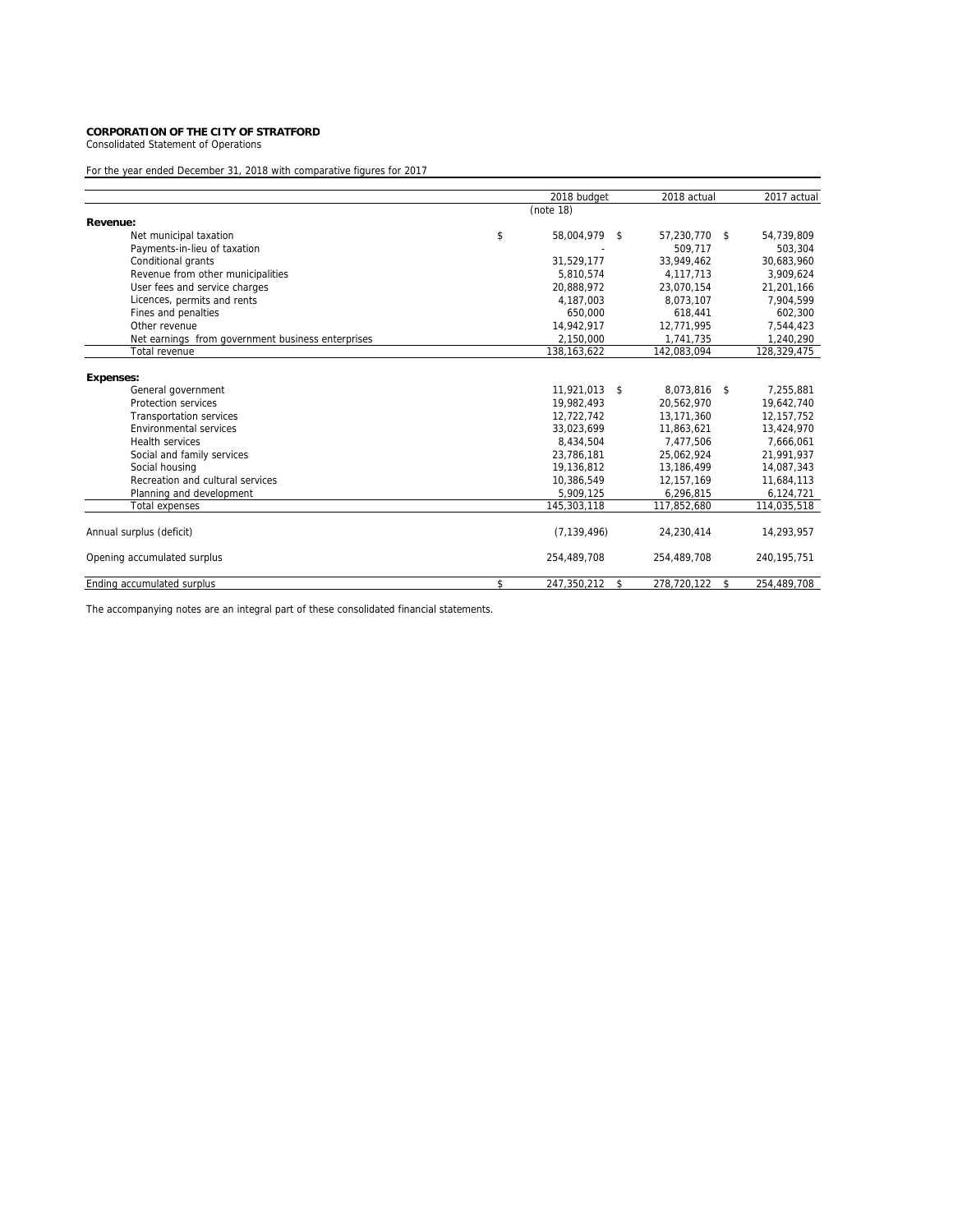Consolidated Statement of Changes in Net Debt

For the year ended December 31, 2018 with comparative figures for 2017

|                                                                                               |     | 2018 Budget        | 2018                          |    | 2017                        |
|-----------------------------------------------------------------------------------------------|-----|--------------------|-------------------------------|----|-----------------------------|
|                                                                                               |     | (note 18)          |                               |    |                             |
| Annual surplus                                                                                |     | $(7, 139, 496)$ \$ | 24,230,414                    | Ŝ. | 14,293,957                  |
| Acquisition of tangible capital assets<br>Acquisition of tangible capital assets-WIP          |     | 18,347,336         | (13,853,074)<br>(4, 494, 262) |    | (18, 577, 304)<br>1,307,363 |
| Amortization of tangible capital assets<br>(Gain)/loss on disposal of tangible capital assets |     | 7,335,239          | 8.401.854<br>(36, 224)        |    | 8,273,337<br>(6, 375)       |
| Proceeds from sale of tangible capital assets                                                 |     |                    | 232.909                       |    | 111,139                     |
| Change in net financial assets                                                                | \$. | 18,543,079         | \$<br>14,481,617              | \$ | 5,402,117                   |
| Change in inventory<br>Change in other non financial assets                                   |     |                    | (38, 248)<br>728              |    | 34,425<br>8.713             |
| Change in prepaid expenses                                                                    |     |                    | 3,289                         |    | 621,129                     |
| Change in net debt                                                                            | \$  | 18,543,079 \$      | 14,447,386                    | -S | 6,066,384                   |
| Net debt, beginning of the year                                                               | \$  | (25, 476, 260)     | (25, 476, 260)                |    | (31, 542, 644)              |
| Net debt, end of the year                                                                     |     | $(6,933,181)$ \$   | (11,028,874)                  | S  | (25, 476, 260)              |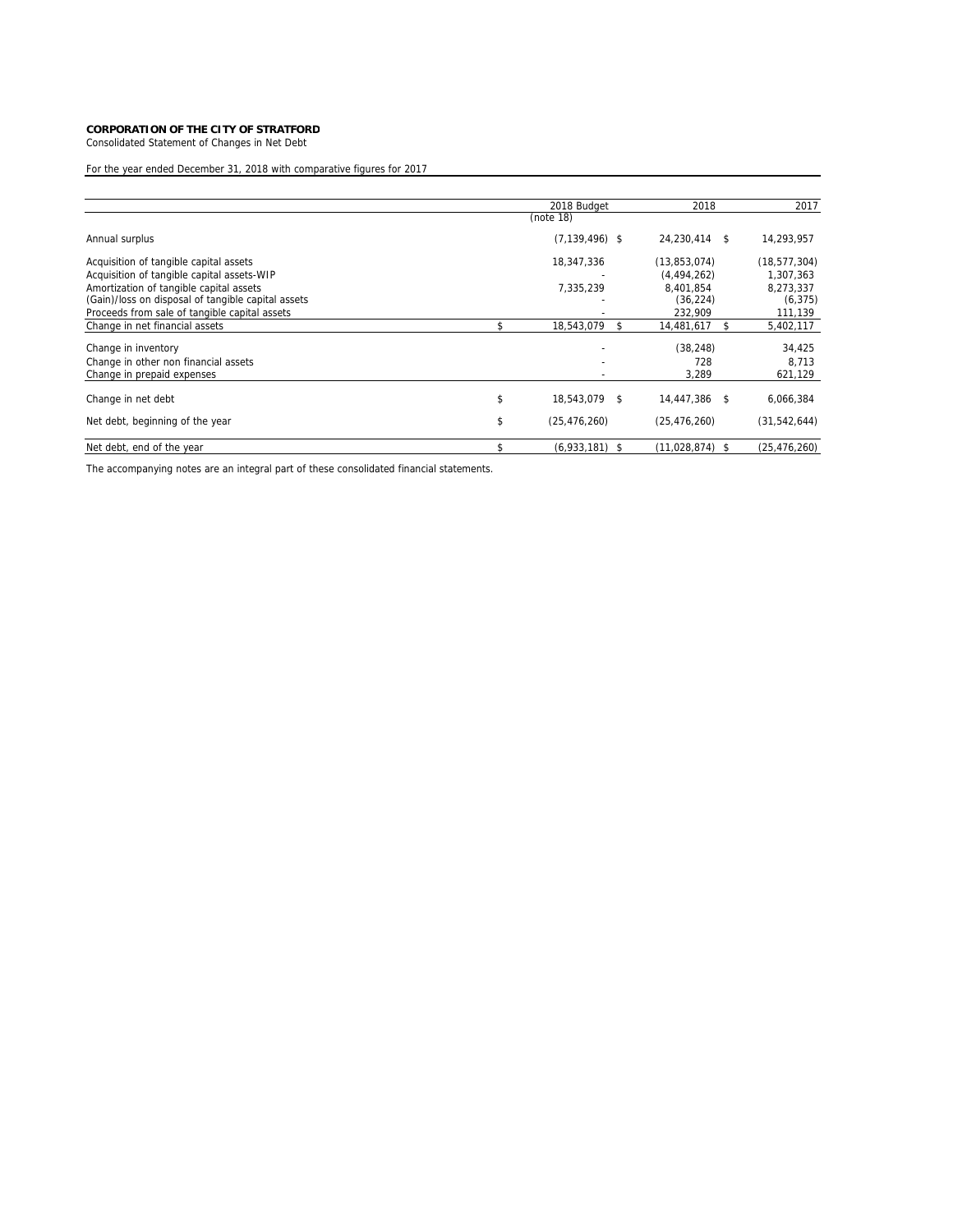Consolidated Statement of Cash Flows

For the year ended December 31, 2018 with comparative figures for 2017

|                                                         | 2018                   | 2017           |
|---------------------------------------------------------|------------------------|----------------|
| Cash provided by (used in):                             |                        |                |
| Operating activities:                                   |                        |                |
| Annual surplus                                          | \$<br>24,230,414 \$    | 14,293,957     |
| Items not involving cash:                               |                        |                |
| Amortization of tangible capital assets                 | 8,401,854              | 8,273,337      |
| Government business enterprises net earnings            | (2,732,875)            | (2, 231, 430)  |
| (Gain)/loss on disposal of tangible capital assets      | (36, 224)              | (6, 375)       |
| Changes in non-cash operating working capital:          |                        |                |
| Other receivables                                       | 2,749,755              | (1,434,302)    |
| Taxes receivable                                        | (21, 481)              | 254,725        |
| Inventory                                               | (38, 248)              | 34,425         |
| Prepaid expenses                                        | 3,289                  | 621,129        |
| Other non financial assets                              | 728                    | 8,713          |
| Accounts payable and accrued liabilities                | 3.118.494              | (1, 215, 229)  |
| Deferred revenue                                        | 2,510,029              | 1,994,644      |
| Employee benefits payable                               | 177,332                | 948,795        |
| Land held for resale                                    | 154,063                | 295,147        |
| Solid waste landfill closure and post closure liability | (192, 695)             | 432,036        |
|                                                         | 38,324,435             | 22,269,572     |
| Financing activities:                                   |                        |                |
| Proceeds from long term debt                            | 6.113.000              |                |
| Repayment of long term debt                             | (5,973,638)            | (6,016,998)    |
|                                                         | 139,362                | (6,016,998)    |
| Investing activities:                                   |                        |                |
| Dividends from Government business enterprises          | 991,140                | 991,140        |
| Net increase in investments                             | (395, 914)             | (151,908)      |
| Net increase in loans receivable                        | (334, 825)             | 180,185        |
|                                                         | 260.401                | 1,019,417      |
| Capital transactions                                    |                        |                |
| Purchase of tangible capital assets                     | (18, 347, 336)         | (17, 269, 941) |
| Proceeds from the sale of tangible capital assets       | 232,909                | 111,139        |
|                                                         | (18, 114, 427)         | (17, 158, 802) |
| Change in cash and cash equivalents                     | 20,609,771             | 113,189        |
| Cash and cash equivalents, beginning of year            | 12,500,784             | 12,387,595     |
| Cash and cash equivalents, end of year                  | \$<br>33,110,555<br>\$ | 12,500,784     |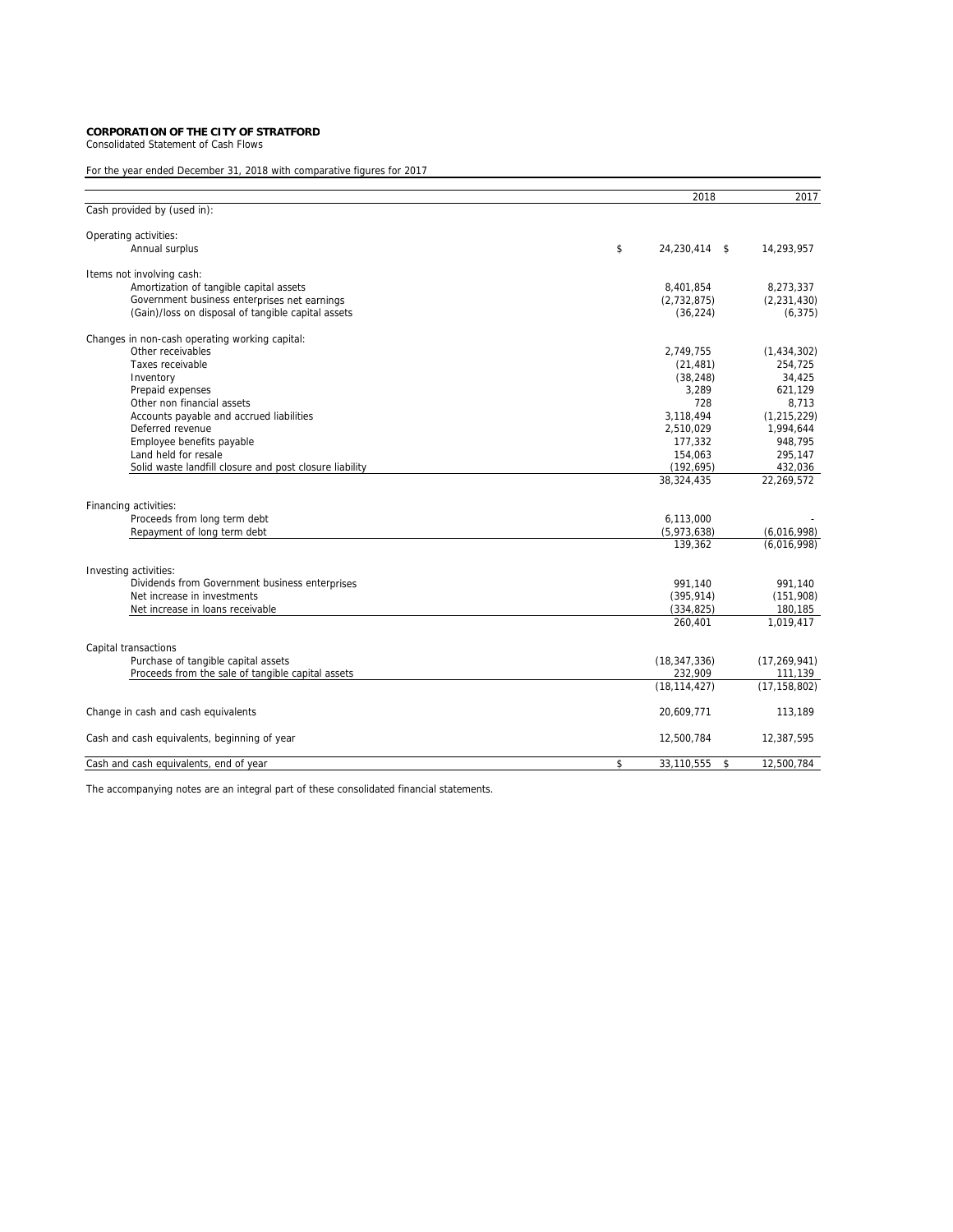For the year ended December 31, 2018

### **1. Significant accounting policies:**

The consolidated financial statements of the Corporation of the City of Stratford (the "Corporation") are prepared by management in accordance with Canadian public sector accounting standards for local governments as recommended by the Public Sector Accounting Board ("PSAB") of CPA Canada. Significant aspects of accounting policies are as follows:

### (a) Reporting entity:

These consolidated financial statements reflect the assets, liabilities, revenues, and expenditures of the Corporation and include the activities of all committees of Council and the following local boards, municipal enterprises and utilities which are accountable to the Corporation for the administration of their financial affairs and resources and are owned or controlled by the Corporation.

- (i) Consolidated entities:
	- Stratford Public Library
	- Police Services Board
	- Board of Parks
	- Stratford City Centre Committee
	- Perth & Stratford Housing Corporation
	- SEED CO
- (ii) Proportionally consolidated entities:

The following entities are proportionally consolidated with the financial statements of the Corporation based on an approved funding agreement effective January 1, 2018.

|                                          | 2018   | 2017   |
|------------------------------------------|--------|--------|
| Perth District Health Unit               | 43.21% | 44.18% |
| Spruce Lodge Home for the Aged           | 43.21% | 44.18% |
| Spruce Lodge Home Assistance Corporation | 43.21% | 44.18% |
| Spruce Lodge Foundation                  | 43.21% | 44.18% |

The method of consolidation is based on notional weighted assessment as stated in the new shared services costing agreement.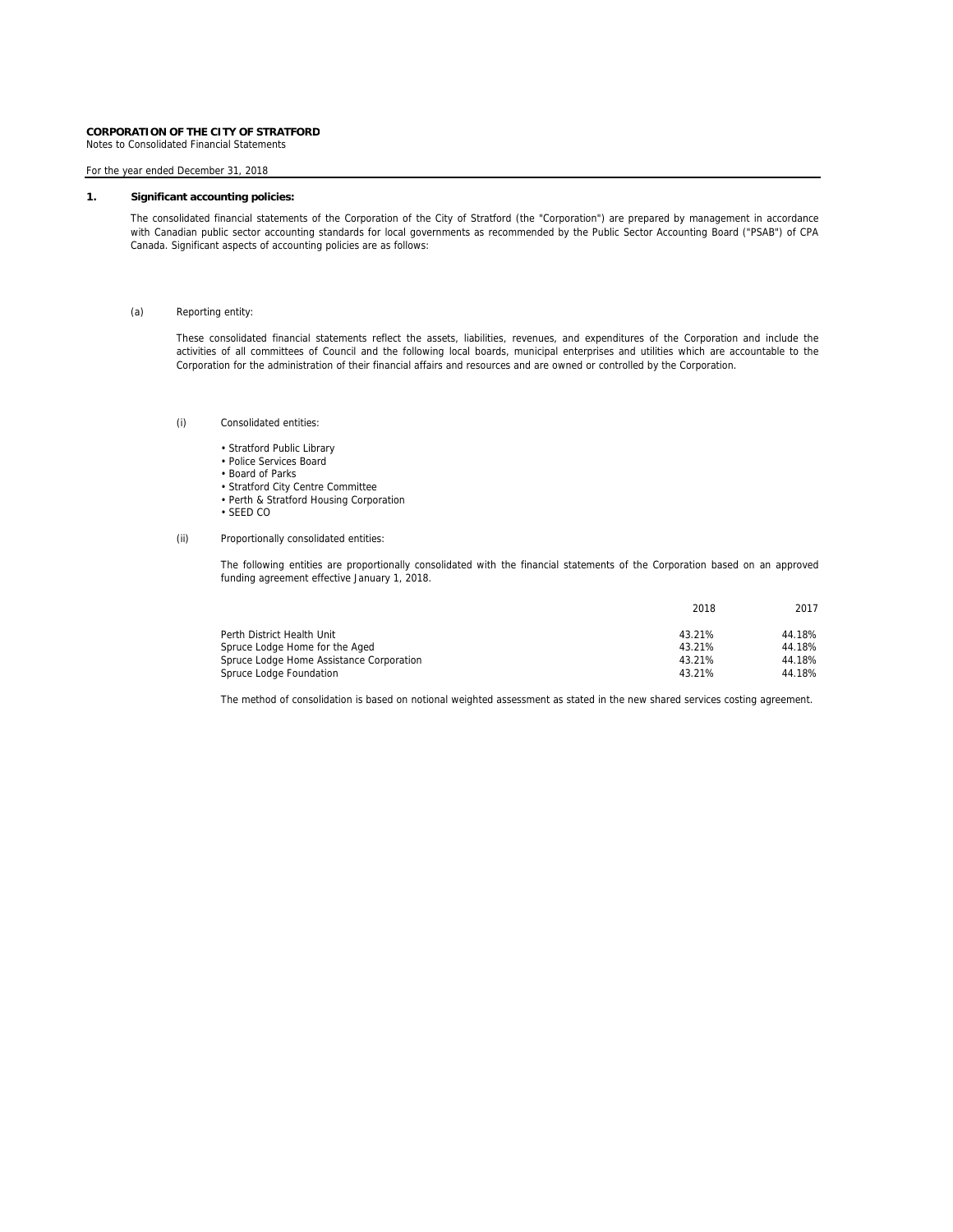Notes to Consolidated Financial Statements (continued)

For the year ended December 31, 2018

#### **1. Significant accounting policies (continued):**

- (a) Reporting entity (continued):
	- (iii) Equity accounting:

Government business enterprises are accounted for by the modified equity method. Under the modified equity method, the accounting principles of government business enterprises are not adjusted to conform to the Corporation's accounting principles and inter-organizational transactions and balances are not eliminated. However, inter-organizational gains and losses are eliminated on assets remaining with the government reporting entities at the reporting date.

The government business enterprises include:

- Festival Hydro Inc.
- Festival Hydro Services Inc.
- (b) Accrual accounting:

Revenues and expenditures are reported on the accrual basis of accounting. The accrual basis of accounting recognizes revenues as they are earned and measurable. Expenditures are recognized as they are incurred and measurable as a result of the receipt of goods or services and the creation of a legal obligation to pay.

(c) Cash and cash equivalents

Cash and cash equivalents are comprised of cash on hand, cash held in financial institutions and temporary investments with maturities of 60 days or less.

(d) Bank indebtedness

Bank indebtedness is a fluctuating short term line of credit held in a financial institution.

(e) Tangible capital assets:

Tangible capital assets are recorded at cost, which includes all amounts that are directly attributable to acquisition, construction, development or betterment of the asset, and include interest charges when these charges are directly attributable to the capital project. Donated or contributed assets are capitalized and recorded at their estimated fair value upon acquisition. Leased capital assets are valued at the present value of the future minimum lease payments. Certain tangible capital assets for which historical cost information is not available have been recorded at current replacement cost deflated by a relevant inflation factor.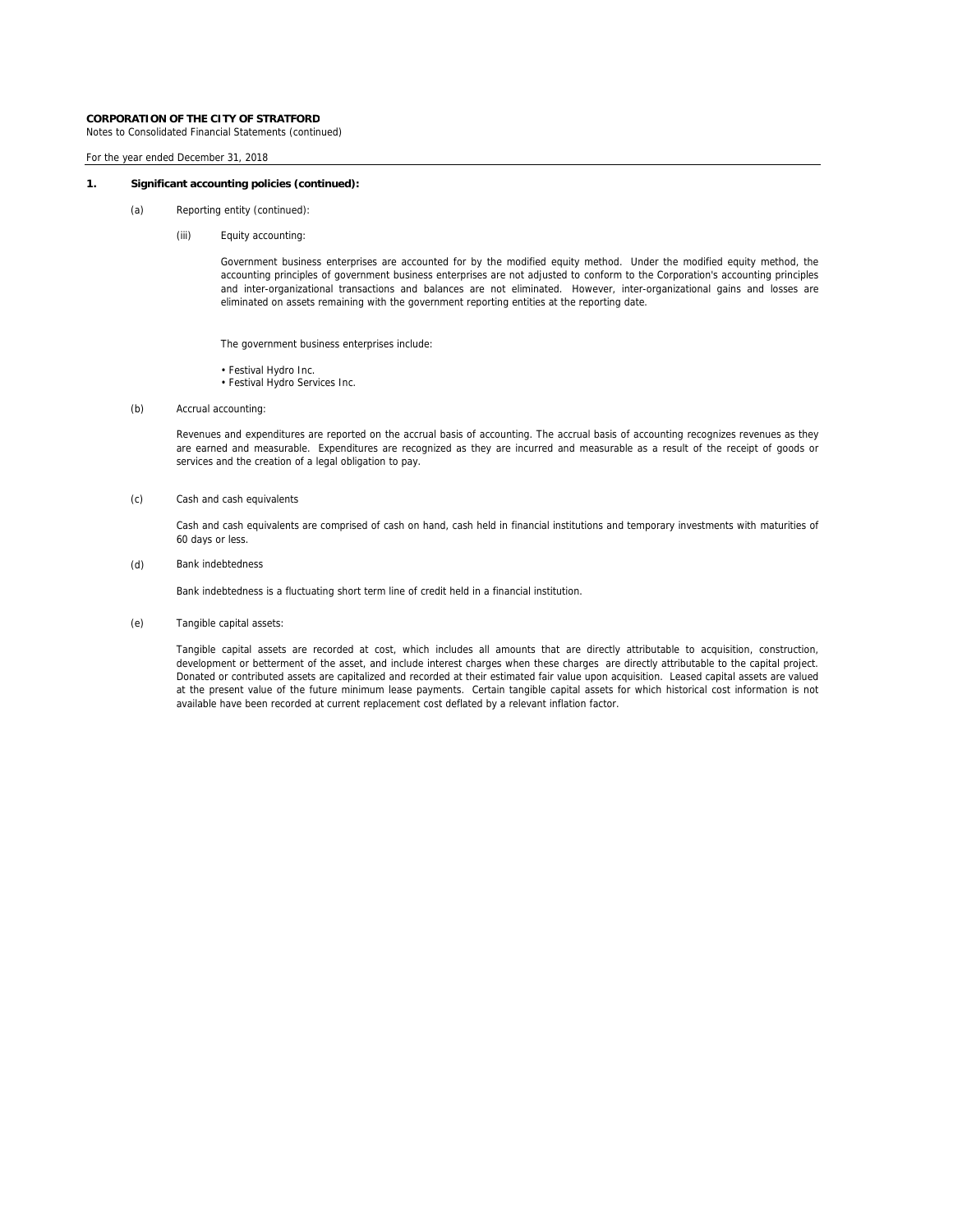Notes to Consolidated Financial Statements (continued)

For the year ended December 31, 2018

#### **1. Significant accounting policies (continued):**

(e) Tangible capital assets (continued):

Works of art and other historical treasures are accounted for in the same method as the other tangible capital assets, with the exception that they are not amortized.

Work in progress identified in this and subsequent notes relates to assets under construction. The costs, less residual value, of the tangible capital assets are amortized on a straight-line basis over their estimated useful lives as follow:

| Land Improvements                | 20 to 30 years  |
|----------------------------------|-----------------|
| Buildings and building equipment | 15 to 50 years  |
| Computer equipment               | 5 years         |
| Furniture and fixtures           | 15 to 30 years  |
| Vehicles                         | 2 to 25 years   |
| Machinery and equipment          | 5 to 25 years   |
| Linear                           | 20 to 40 years  |
| Other capital assets             | 50 years        |
| Roads                            | 15 to 60 years  |
| <b>Bridges</b>                   | 60 to 75 years  |
| Water and wastewater facilities  | 35 to 100 years |
| Underground and other networks   | 100 years       |

### (f) Land held for resale:

The land held for resale is recorded at the lower of cost and net realizable value.

(g) Tax revenues:

In 2018 the Corporation billed over \$56.7 million in property tax revenue for municipal purposes. A further \$13.2 million in provincial education taxes were billed on behalf of the Province of Ontario for education purposes and remitted to the Province during the year. The authority to levy and collect property taxes is established under the Municipal Act, 2001, the Assessment Act, the Education Act and other legislation.

The amount of the total annual property tax levy is determined each year through Council's approval of the annual operating budget. Municipal tax rates are set annually by Council for each class or type of property, in accordance with legislation and Council approved policies, in order to raise the revenues required to meet operating budget requirements. Education tax rates are established by the Province of Ontario each year in order to fund the costs of education on a Province wide basis.

Taxation revenues are recorded at the time tax billings are issued. Additional property tax revenue can be added throughout the year, related to new properties that become occupied, or that become subject to property tax, after the return of the annual assessment roll used for billing purposes. The Corporation may receive supplementary assessment rolls over the course of the year from MPAC that identify new or omitted assessments. Property taxes for these supplemental/omitted amounts are then billed according to the approved tax rate for the property class.

Taxation revenues in any given year may also be reduced as a result of reductions in assessment values rising from assessment and/or tax appeals. Each year, an amount is identified to cover the estimated amount of revenue loss attributable to assessment appeals, tax appeals or other deficiencies in tax revenue.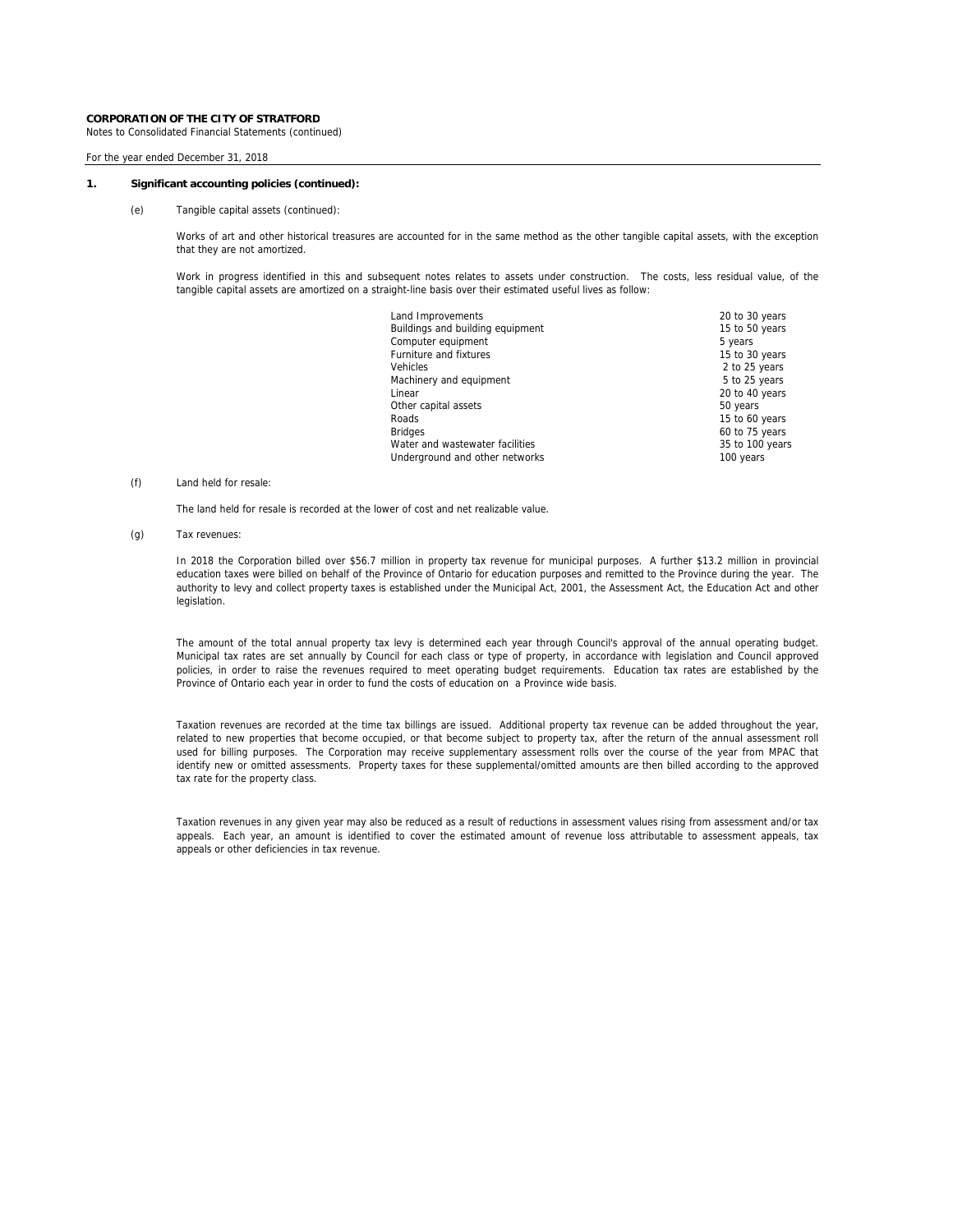Notes to Consolidated Financial Statements (continued)

For the year ended December 31, 2018

#### **1. Significant accounting policies (continued):**

(h) Deferred revenue:

The recreational land (Planning Act), development charges funds, and sub divider contributions are prescribed by legislation, or agreement and are reported as deferred revenue on the consolidated statement of financial position. Grants that are received in the year, but are subject to external restrictions that have not been fulfilled, are recorded in deferred revenue until those obligations are met. In addition, certain user charges and fees are collected for which the related services have yet to be performed. These amounts are recognized as revenue in the fiscal year the related expenditures are incurred or services performed.

#### (i) Long-term investments:

Long-term investments are recorded at cost less any amounts written-off to reflect a permanent decline in market value below cost. Investments consist of authorized investments pursuant to provisions of the Municipal Act and comprise government and corporate bonds, debentures, pooled investment funds and short-term instruments of various financial institutions.

Investment income earned are reported as revenue in the period earned. Investment income earned on obligatory reserve funds is added to the fund balance and forms part of the respective deferred revenue balances.

#### (j) Inventory:

Inventory is valued at the lower of cost and net realizable value on a first-in, first-out basis.

(k) Employee benefits payable:

The Corporation provides post-retirement health care, life insurance and unused sick leave benefits to eligible retired employees. The benefits earned by employees are actuarially determined using management's best estimate of salary escalation, retirement ages of employees and expected benefit costs.

Past service costs from plan amendments related to prior period employee services are accounted for in the period of the plan amendment. The effects of a gain or loss from settlements or curtailments are expensed in the period they occur. Net actuarial gains and losses related to the employee benefits are amortized over the average remaining service life of the related employee group. Employee future benefit liabilities are discounted at the Corporation's cost of borrowing using estimated rates for debt with maturities similar to expected benefit payments in the future. The costs of workplace safety and insurance obligations are actuarially determined and are expensed.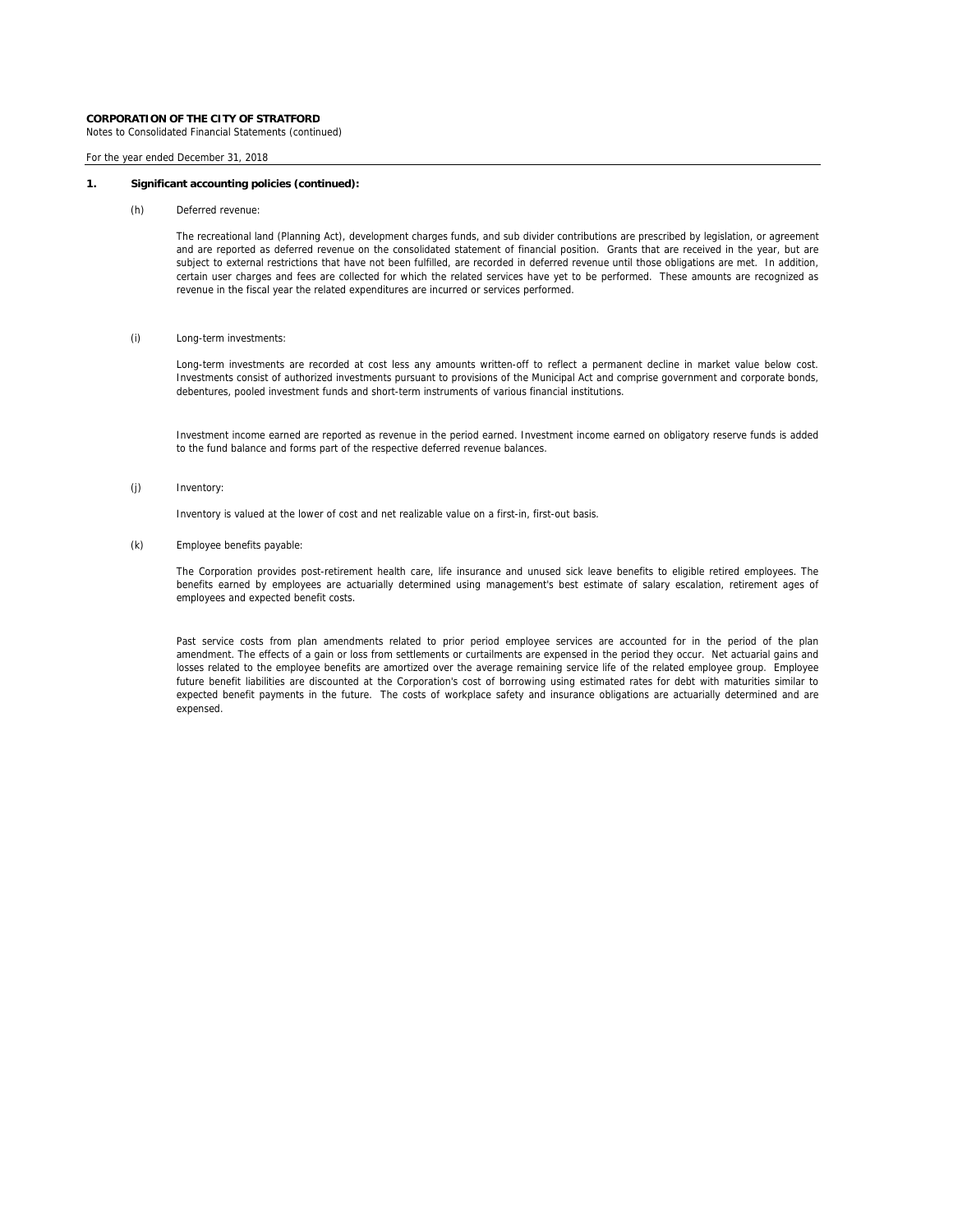Notes to Consolidated Financial Statements (continued)

For the year ended December 31, 2018

#### **1. Significant accounting policies (continued):**

(l) Use of estimates:

The preparation of the consolidated financial statements in conformity with Canadian public sector accounting standards requires management to make estimates and assumptions that affect the reported amounts of assets and liabilities and disclosure of contingent assets and liabilities at the date of the consolidated financial statements and the reported amounts of revenues and expenses during the reporting periods. The amounts subject to such estimates include employee benefits payable, assessment appeals, claims provisions, and solid waste landfill closure and post-closure liability. Actual results could differ significantly from those estimates.

#### (m) Transactions on behalf of others:

Trust funds operated by the Corporation amounting to \$2,626,182 (2017 - \$2,570,895) have not been included in the consolidated statement of financial position nor have their operations been included in the consolidated statement of operations, as they are reported on separately.

#### (n) Government transfer revenue:

Government transfer revenue is recorded once it is authorized by the transferring government and the Corporation is eligible to receive the transfer. Any amount received but restricted is recorded as deferred revenue in accordance with Section 3410 of the Public Sector Accounting Handbook and recognized as revenue in the period in which the resources are used for the purpose specified.

Government transfers include social assistance program funding representing 80-100% of certain social services programs, social service administration funding covering 50% of certain administration costs and transfers for social housing totaling approximately 20% of costs of the program.

In addition, the Corporation periodically receives senior government capital funding in the form of infrastructure grants and receives ongoing funding from both senior levels of government as a result of an allocation of gas tax funds.

#### (o) Contaminated sites:

Public Sector Accounting Handbook section 3260 - Liability for Contaminated Sites, requires that the City recognize a liability for remediation of contaminated sites when contamination of a site, for which the City is directly responsible or accepts responsibility, exceeds an existing environmental standard and a reasonable estimate of the remediation costs can be made. The City has established an inventory of contaminated sites and is in the process of evaluating if it will be required to recognize a liability for remediation of any of the sites.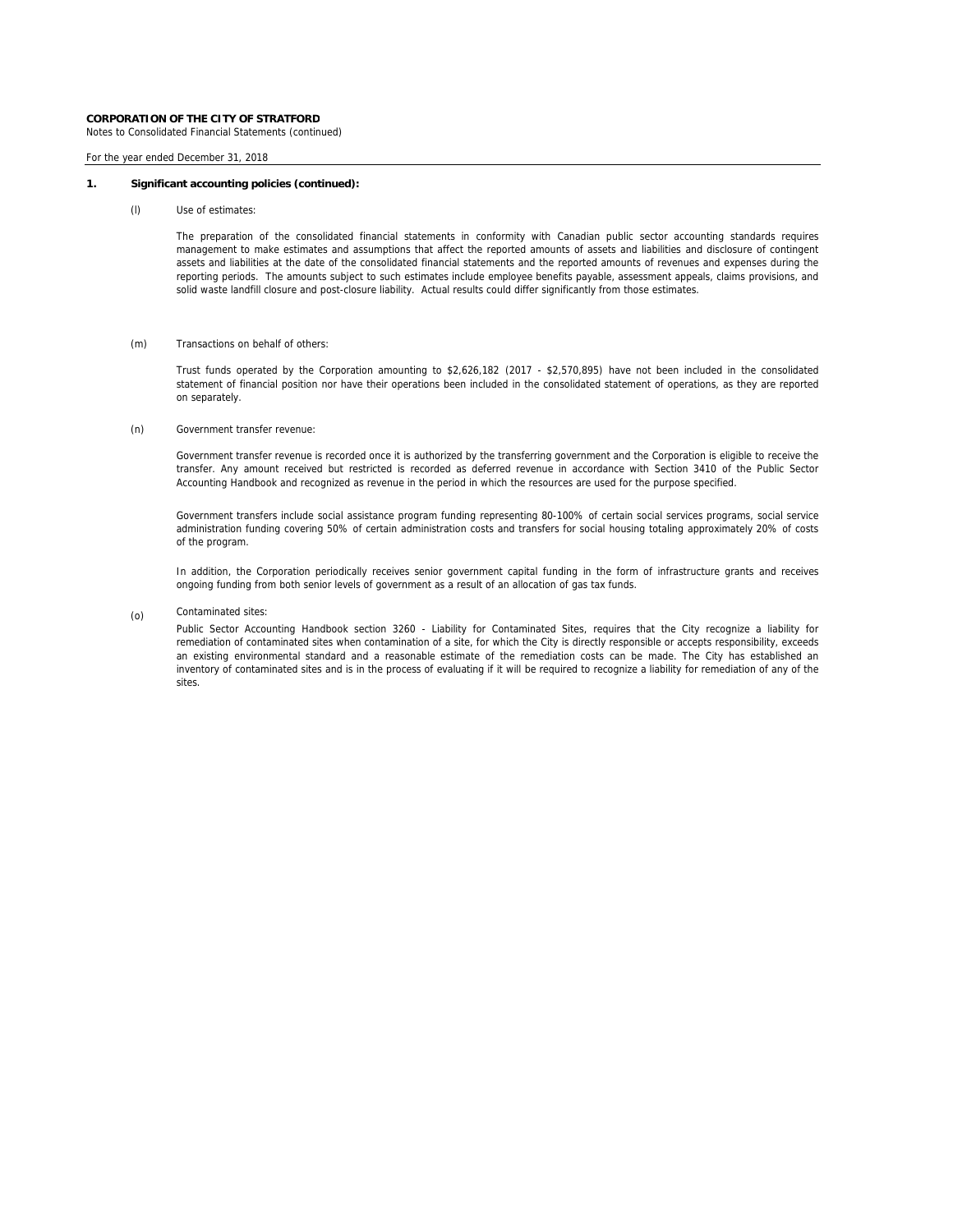Notes to Consolidated Financial Statements (continued)

# For the year ended December 31, 2018

#### **2. Cash and cash equivalents:**

The following is a breakdown of cash and cash equivalents:

| Cash and cash equivalents: | 2018       | 2017       |
|----------------------------|------------|------------|
| Bank accounts              | 33.106.968 | 12.497.197 |
| Petty Cash                 | 3.587      | 3.587      |
|                            | 33.110.555 | 12.500.784 |

#### **3. Loans receivable:**

The following loans are outstanding at December 31, 2018:

|                                         | 2018       | 2017      |
|-----------------------------------------|------------|-----------|
| Stratford Perth Museum                  | 308.516 \$ | 320.619   |
| Heritage Conservation District Loans    | 150.220    | 199.776   |
| <b>Stratford Soccer Association</b>     | 90.000     | 100.000   |
| Stratford Perth Museum (2)              | 146.314    | 153,440   |
| Household Sewer Loans                   |            | 2.859     |
| <b>Stratford Tourism Alliance</b>       | 84.375     | 126.593   |
| Stratford Perth Humane Society          |            | 25,000    |
| Stratford Chef School                   | 394.233    | 485.265   |
| Stratford Soccer Association Turf Field | 574.719    |           |
|                                         | 1.748.377  | 1.413.552 |

The Stratford Perth Museum loan matures in 2038, has an interest rate of 3% with repayments of \$1,791 being made monthly.

The Heritage Conservative District loans are interest free 10 year loans with maturity dates between May 2020 and July 2027. The Stratford Perth Museum (2) matures in 2038,has an interest rate of .5% with repayments of \$656.34 being made monthly.

The Stratford Soccer Assciation loan is a 15 year interest free loan maturing September 2028 with a yearly payment of \$10,000. The Stratford Tourism loan is a 4 year interest free loan.

The Stratford Chef School loan is a 6 year loan at an interest rate of 5%.

The Stratford Soccer Association turf field loan is a 15 year interest free loan maturing December 2032 with a yearly payment of \$41,051.33.

#### **4. Investments:**

|                     | 2018       |              | 2017         |              |
|---------------------|------------|--------------|--------------|--------------|
|                     | Cost       | Market Value | Cost         | Market Value |
|                     |            |              |              |              |
| Deposit notes/GIC's | 1.102.666  | 1.102.796    | 1.359.126    | 1.359.126    |
| Fixed Income        | 16.177.541 | 15.553.677   | 15.525.167   | 15,440,451   |
|                     | 17.280.207 | \$16,656,473 | \$16,884,293 | \$16,799,577 |

Long-term investments earn interest between 2.48% and 5.22% and have maturity dates between June 2020 and June 2025.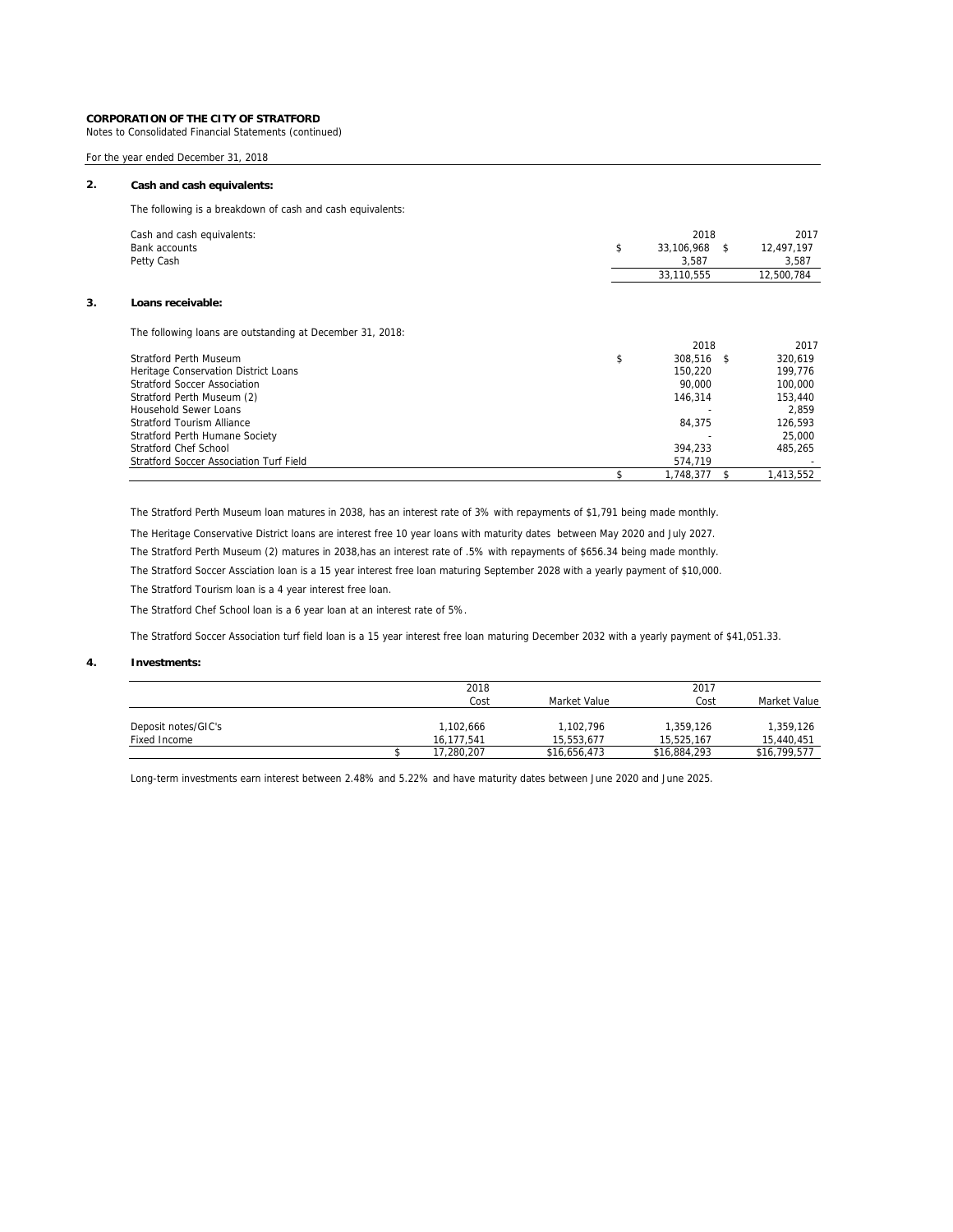Notes to Consolidated Financial Statements (continued)

## For the year ended December 31, 2018

### **5. Investment in Government Business Enterprises:**

The Corporation holds a 100% interest in Festival Hydro Inc. and Festival Hydro Services Inc. as follows:

|                                                                  | 2018                                | 2017                  |
|------------------------------------------------------------------|-------------------------------------|-----------------------|
| Festival Hydro Inc<br>(a)<br>Festival Hydro Services Inc.<br>(b) | \$<br>42,166,296<br>\$<br>1,240,454 | 40,682,866<br>982,149 |
|                                                                  | \$<br>43,406,750<br>\$              | 41,665,015            |
| (a)<br>Festival Hydro Inc.:                                      |                                     |                       |
|                                                                  | 2018                                | 2017                  |
| Financial position:                                              |                                     |                       |
| Current assets                                                   | \$<br>13,989,874<br>\$              | 14,212,588            |
| Capital assets                                                   | 53,711,085                          | 52,353,164            |
| Deferred tax assets                                              |                                     | 187,685               |
| Other Assets                                                     | 2,096,216                           | 2,184,875             |
| <b>Total assets</b>                                              | 69,797,175                          | 68,938,312            |
| Regulatory balances                                              | 1,112,545                           | 1,151,528             |
| <b>Current liabilities</b>                                       | 12,413,601                          | 12,869,266            |
| Demand loan payable to the City of Stratford                     | 15,600,000                          | 15,600,000            |
| Post-employment benefits                                         | 1,287,745                           | 1,422,778             |
| Other liabilities                                                | 14,617,447                          | 14,795,547            |
| <b>Total liabilities</b>                                         | 43.918.793                          | 44,687,591            |
| Regulatory balances                                              | 424,631                             | 319,383               |
| Equity                                                           | \$<br>26,566,296<br>\$              | 25,082,866            |
| Financial activities:                                            |                                     |                       |
| Revenues                                                         | \$<br>81,751,261 \$                 | 81,655,347            |
| Operating expenses                                               | (76, 925, 947)                      | (79,050,369)          |
| Finance costs (net)                                              | (1,549,035)                         | (1, 479, 558)         |
| Income tax                                                       | (718, 011)                          | (627, 691)            |
| Net movement in regulatory balance                               | (166, 056)                          | 1,676,321             |
| Other comprehensive income (loss)                                | 82,358                              | (67, 822)             |
| Equity, beginning of year                                        | 25,082,866                          | 23,967,778            |
| Dividends paid or payable on common shares                       | (991, 140)                          | (991, 140)            |
| Equity, end of year                                              | \$<br>26,566,296<br>\$              | 25,082,866            |
|                                                                  | 2018                                | 2017                  |
| Investment in Festival Hydro Inc.:                               |                                     |                       |
| Equity, end of year                                              | \$<br>26,566,296<br>\$              | 25,082,866            |
| Demand loan payable to the City of Stratford                     | 15,600,000                          | 15,600,000            |
| Net investment                                                   | \$<br>42,166,296<br>\$              | 40,682,866            |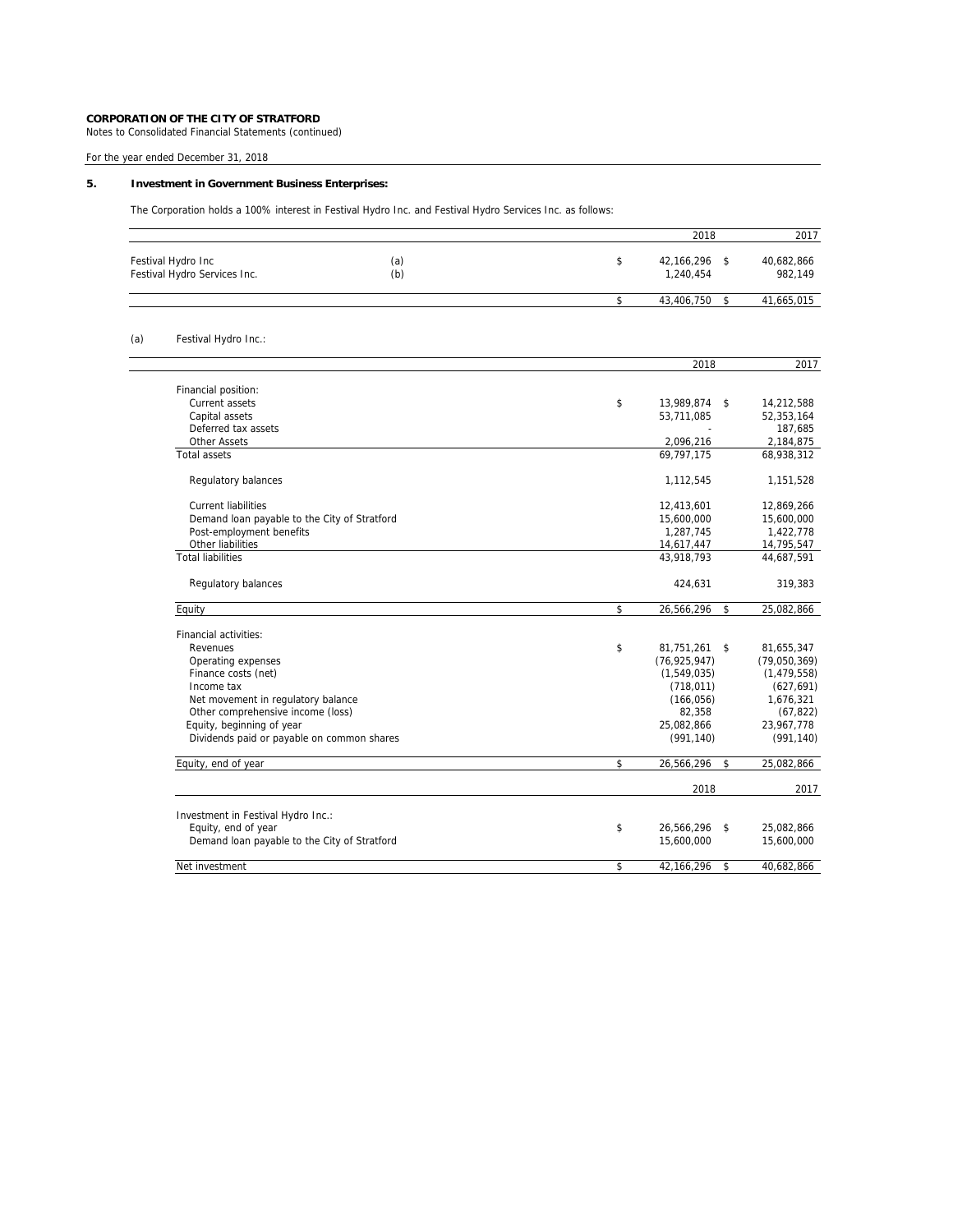Notes to Consolidated Financial Statements (continued)

For the year ended December 31, 2018

### **5. Investment in Government Business Enterprises (continued):**

(b) Festival Hydro Services Inc.:

|                                              | 2018               |            | 2017          |
|----------------------------------------------|--------------------|------------|---------------|
| Financial position:                          |                    |            |               |
| Current assets                               | \$<br>75,011 \$    |            | 77,557        |
| Capital assets                               | 2,604,209          |            | 2,330,626     |
| Other assets                                 | 37,052             |            | 79,561        |
| <b>Total assets</b>                          | 2,716,272          |            | 2,487,744     |
| <b>Current liabilities</b>                   | 71,402             |            | 115,321       |
| Demand loan payable to the City of Stratford | 372,000            |            | 372,000       |
| Other liabilities                            | 1,404,416          |            | 1,390,274     |
| <b>Total liabilities</b>                     | 1,847,818          |            | 1,877,595     |
| Equity                                       | \$<br>868,454      | \$         | 610,149       |
| Financial activities:                        |                    |            |               |
| Revenues                                     | \$<br>1,418,746 \$ |            | 1,389,223     |
| Operating expenses                           | (1,058,397)        |            | (1, 156, 376) |
| Finance costs (net)                          | (17, 044)          |            | (56, 645)     |
| Income tax                                   | (85,000)           |            | (51,000)      |
| Net assets, beginning of year                | 610,149            |            | 484,947       |
| Dividends on common shares                   |                    |            |               |
| Equity, end of year                          | \$<br>868,454      | $\sqrt{5}$ | 610,149       |
|                                              |                    |            |               |
|                                              | 2018               |            | 2017          |
| Investment in Festival Hydro Services Inc.:  |                    |            |               |
| Equity, end of year                          | \$<br>868,454 \$   |            | 610,149       |
| Demand loan payable to the City of Stratford | 372,000            |            | 372,000       |
| Net investment                               | \$<br>1,240,454    | \$         | 982,149       |

During the year, and within the normal course of operations, the Corporation was provided water and sewer billing and collection services by Festival Hydro. Amounts paid to Festival Hydro Inc. by the Corporation were \$487,994 (2017 - \$479,848).

The Corporation also leases space from Festival Hydro for which it paid rent of \$35,420 (2017 - \$34,897) during the year.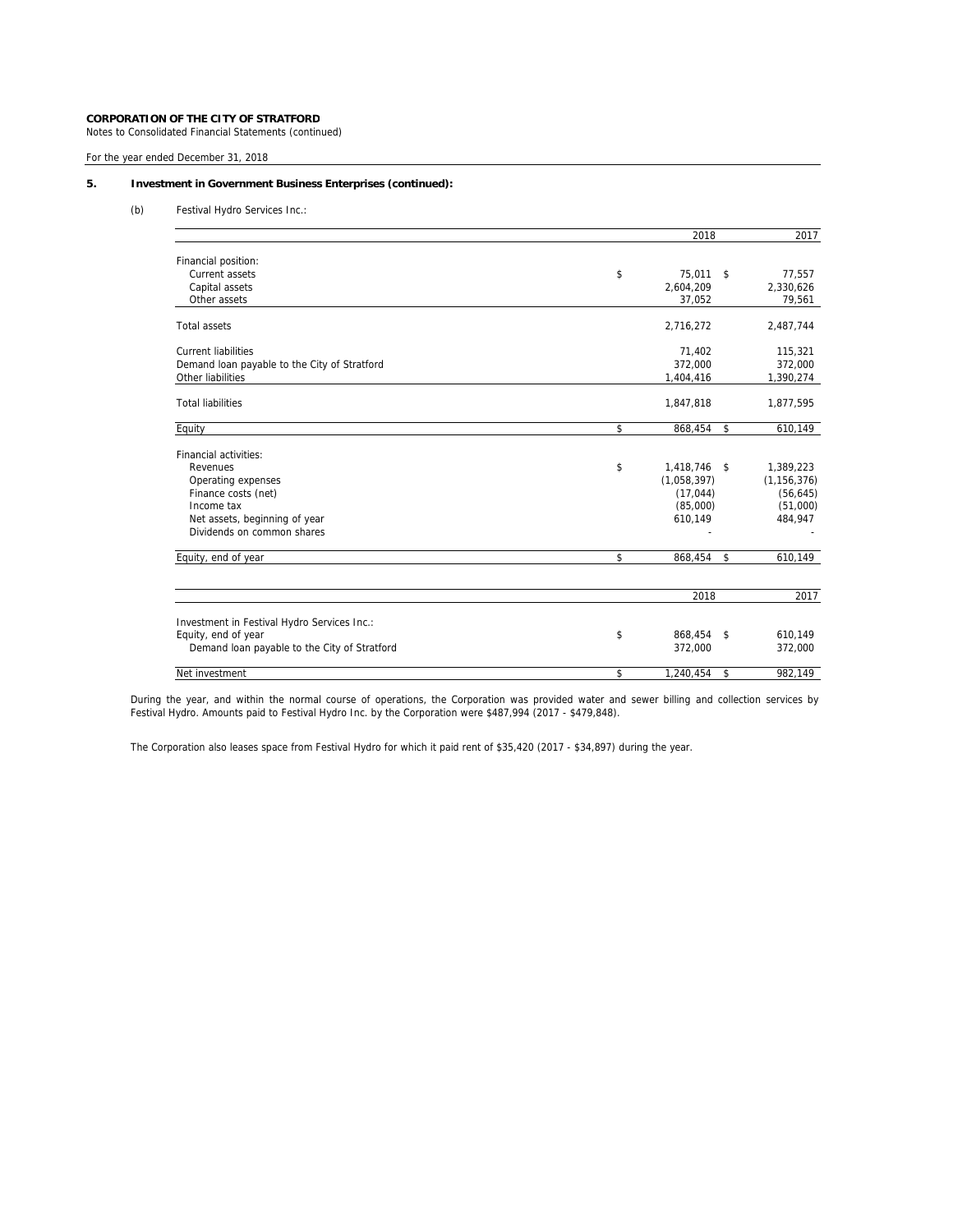Notes to Consolidated Financial Statements (continued)

### For the year ended December 31, 2018

#### **6. Pension agreement:**

The Corporation makes contributions to the Ontario Municipal Employees Retirement Fund (OMERS), a multi-employer plan, on behalf of its employees. The plan is a defined benefit plan which specifies the amount of the retirement benefit to be received by the employees based on the length of service and rates of pay. The 2018 contribution rates are 9.0% for employee earnings below the year's maximum pensionable earnings and 14.6% thereafter for employees with a normal retirement age of 65. The 2018 contribution rates are 9.2% for employees earnings below the year's maximum pensionable earnings and 15.8% thereafter for employees with a normal retirement age of 60. Employees and employers contribute jointly to the plan.

OMERS is a multi-employer pension plan, therefore any pension plan surplus or deficit is a joint responsibility of all Ontario municipalities and their employees. As a result, the Corporation does not recognize any share of the OMERS pension surplus or deficit. Employer contributions for current service amounted to \$3,302,538 (2017 - \$3,169,187) and are matched by employee contributions in a similar manner. Employer contributions are recognized as an expenditure in the consolidated statement of financial activities in the year contributions are made. The OMERS pension plan has a deficit. If actuarial surpluses are not avaiable to offset the existing deficit and subsidize future contributions, increases in contributions will be required in the future.

#### **7. Deferred revenue:**

|                                      | December 31, 2017  | Additions |           | Withdrawals |              | December 31, 2018 |
|--------------------------------------|--------------------|-----------|-----------|-------------|--------------|-------------------|
| Obligatory reserve funds:            |                    |           |           |             |              |                   |
| Development charges                  | \$<br>8,971,013 \$ |           | 3,425,744 | \$          | 1,871,112 \$ | 10,525,643        |
| Subdivider contributions             | 107.925            |           | 2,011     |             |              | 109,936           |
| Recreational land (The Planning Act) | 344,482            |           | 126,151   |             |              | 470,633           |
| Federal gas tax                      | 5,735,392          |           | 2,089,811 |             | 2,463,122    | 5,362,081         |
| Provincial gas tax                   | 467,582            |           | 463,135   |             | 930,717      | $\Omega$          |
| Other current miscellaneous          | 421,055            |           | 1,173,149 |             |              | 1,594,204         |
| Other consolidated entities:         |                    |           |           |             |              |                   |
| Other                                | 100.677            |           | 501,360   |             | 6.379        | 595,658           |
|                                      | 16,148,126         | \$        | 7,781,361 |             | 5,271,331    | 18,658,155        |
|                                      |                    |           |           |             |              |                   |
|                                      |                    |           |           |             |              |                   |
|                                      | December 31, 2016  | Additions |           |             | Withdrawals  | December 31, 2017 |
| Obligatory reserve funds:            |                    |           |           |             |              |                   |
| Development charges                  | \$<br>8,745,598    | \$        | 1,968,721 | \$          | 1,743,306 \$ | 8,971,013         |
| Subdivider contributions             | 106,608            |           | 1,317     |             |              | 107,925           |
| Recreational land (The Planning Act) | 535,060            |           | 46,897    |             | 237,475      | 344,482           |
| Federal gas tax                      | 4,054,794          |           | 1,949,028 |             | 268,430      | 5,735,392         |
| Provincial gas tax                   | 534,462            |           | 441,740   |             | 508,620      | 467,582           |
| Other current miscellaneous          | 9,727              |           | 421,055   |             | 9,727        | 421,055           |
| Other consolidated entities:         |                    |           |           |             |              |                   |
| Other                                | 167,233            |           | 86,095    |             | 152,651      | 100,677           |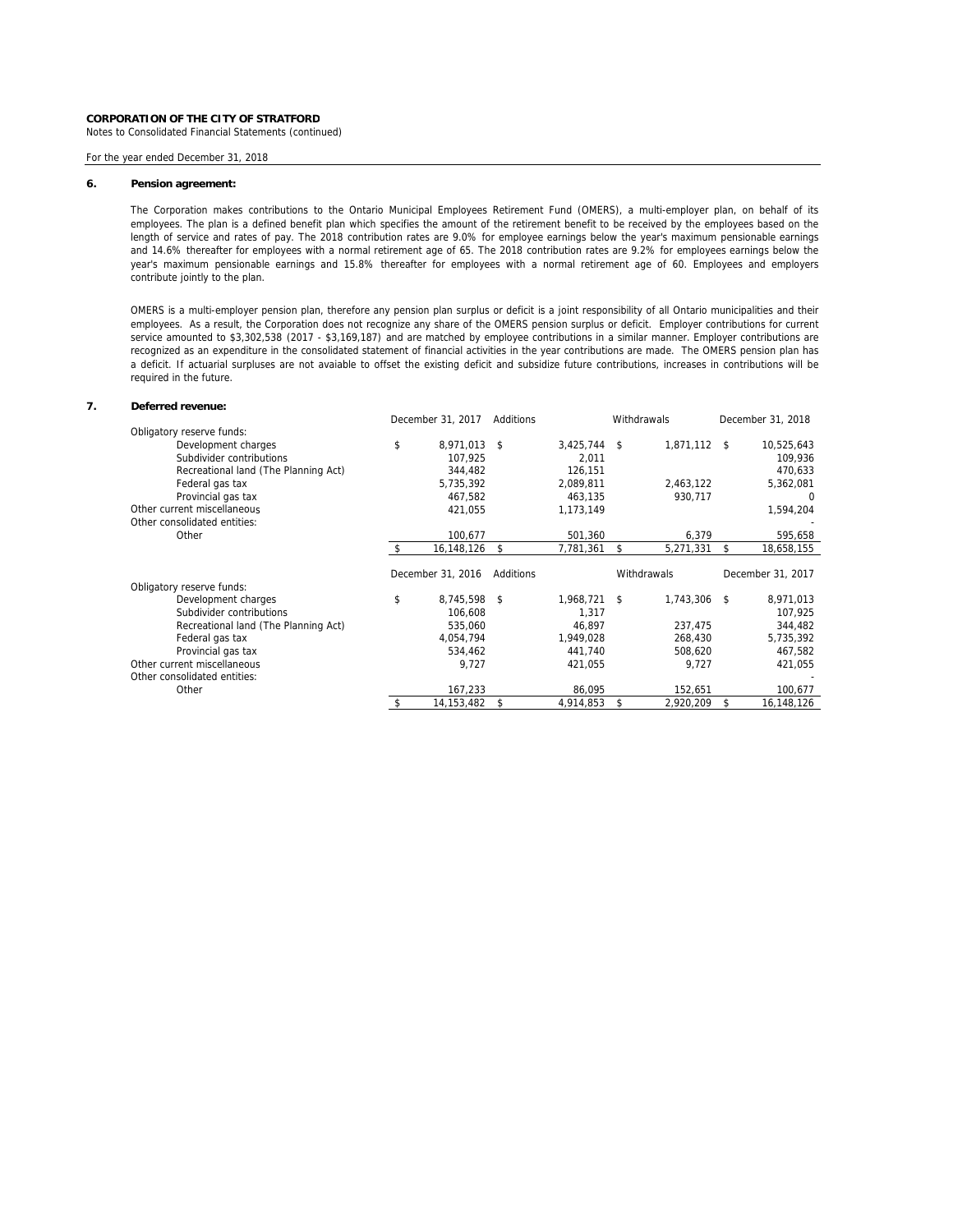Notes to Consolidated Financial Statements (continued)

### For the year ended December 31, 2018

#### **8. Solid waste landfill closure and post-closure liability:**

Solid waste landfill closure and post-closure liability, accounts for anticipated closure and post-closure costs for the existing and closed landfill sites. This liability is the estimated cost to date, based on a volumetric basis, of the expenditures related to those activities required when the site or phase stops accepting waste.

Post-closure activities include all activities related to monitoring the site once it can no longer accept waste, including acquisition of any additional land for buffer zones, treatment and monitoring of leachate, monitoring ground water and surface water, gas monitoring and recovery, and ongoing maintenance of various control systems, drainage system and final cover.

The estimated liability for the care of landfill sites is the present value of future cash flows associated with closure and post-closure costs. The liability includes the portion of the landfill that was closed in 1995. This liability is not funded with reserves.

Key assumptions in arriving at the liability are:

|                                                    | 2018                | 2017                |
|----------------------------------------------------|---------------------|---------------------|
| The landfill is expected to reach capacity in 2043 |                     |                     |
| Remaining capacity as at December 31, 2018         | 1.25 million tonnes | 1.66 million tonnes |
| Expected closing cost in 2018 dollars              | 1.412.134           | 1.604.829           |
| Costs still to be recognized                       | $1.715.934$ \$      | 2.127.510           |
| Expected inflation rate                            | 2%                  | 2%                  |
| Discount rate                                      | 4.00%               | 3.50%               |
| Estimated time needed for post-closure care        | 50 Years            | 50 Years            |

#### **9. Contractual obligations:**

(a) The City has a contract with Ontario Clean Wate Agency to operate the sewage system. The term of the agreement is 10 years for the period January 1, 2018 to December 31, 2027. The contract fees amounting to \$1,399,555 (2017-\$913,663) are reported in the Consolidated Statement of Operations.

(b) The City has contractual lease agreements for vehicles that are renewed every one to three years. The 2019 commitment is \$43,605. The commitment thereafter will be affected by changes to the leased fleet.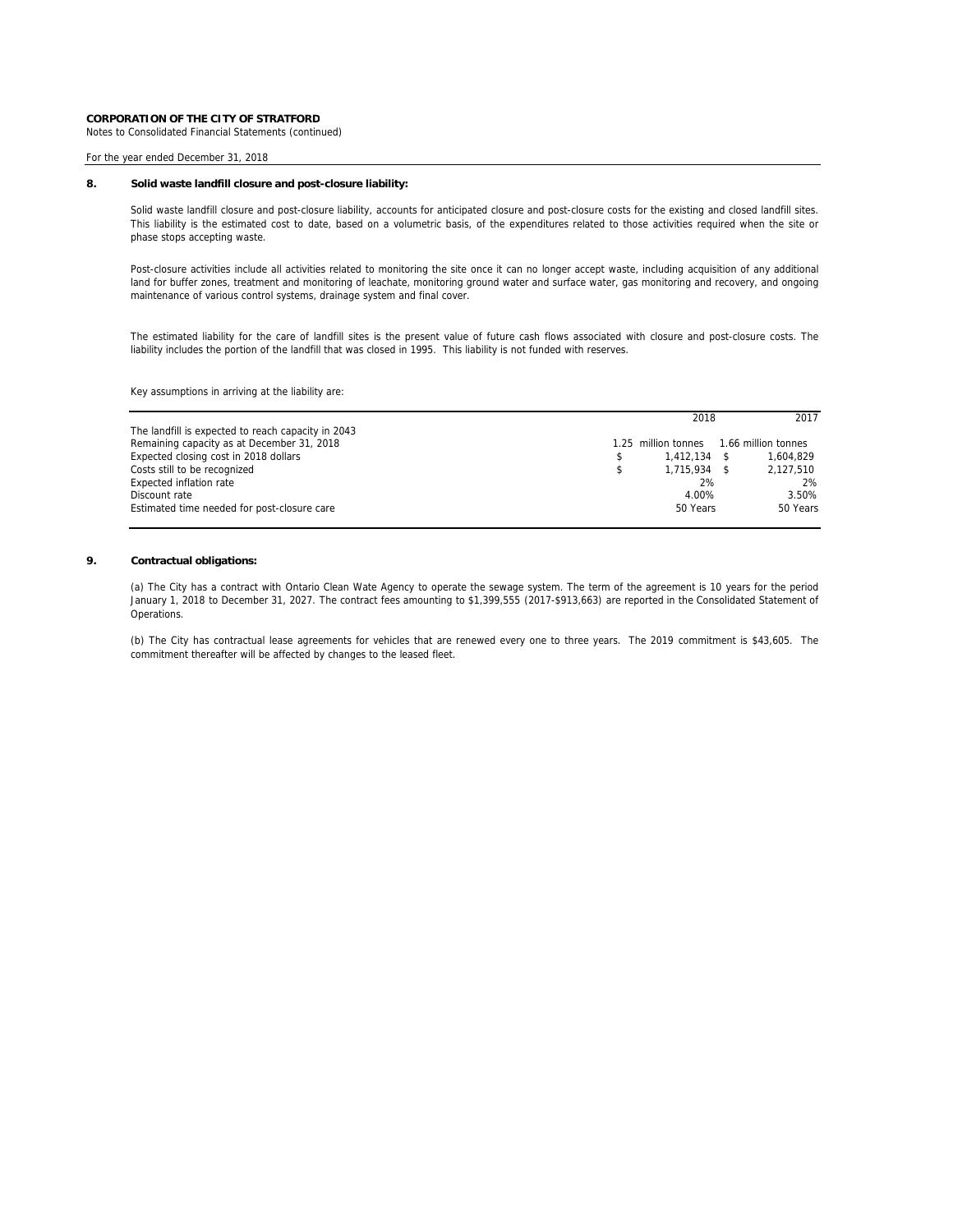Notes to Consolidated Financial Statements (continued)

# For the year ended December 31, 2018

#### **10. Employee benefits payable:**

Employee future benefits are liabilities of the Corporation to its employees and early retirees for benefits earned but not taken. Details are as follows:

|                                                                                     | 2018                   | 2017                   |
|-------------------------------------------------------------------------------------|------------------------|------------------------|
| Post-retirement benefits (a)<br>Workplace Safety and Insurance Board Obligation (b) | 9.434.109<br>4.435.136 | 9.596.345<br>4.095.568 |
|                                                                                     | 13.869.245             | 13,691,913             |

The Corporation provides benefits to retirees until they reach 65 years of age, provides certain benefits to employees on long-term disability, allows certain employees to accumulate unused sick leave to be taken as a cash payment on termination. Above values are based on actuarial and management estimates as at December 31, 2018.

#### (a) The actuarial analysis is only for the City of Stratford, not including WSIB. Significant assumptions used in the actuarial valuation are as follows:

|                               | 2018  | 2017  |
|-------------------------------|-------|-------|
|                               |       |       |
| Discount rate                 | 4.00% | 3.50% |
| Rate of compensation increase | 1.50% | 1.50% |
| Healthcare cost increase      | 5.00% | 5.00% |
|                               |       |       |

The benefit obligation continuity is as follows:

|                                                       | 2018         | 2017       |
|-------------------------------------------------------|--------------|------------|
| Accrued benefit obligation end of prior year          | 8.651.600 \$ | 8,257,600  |
| Adjustment to accrued benefit obligation at January 1 | 657.700 \$   | 353.000    |
| Current period benefit cost                           | 521.600      | 458,300    |
| Retirement interest expenditure                       | 332.000      | 338,900    |
| Benefits paid                                         | (690.800)    | (756, 200) |
| Accrued benefit obligation, December 31               | 9.472.100    | 8.651.600  |
| Unamortized actuarial loss (gain)                     | (320.900)    | 657.700    |
| Liability for post-retirement benefits                | 9.151.200 \$ | 9.309.300  |
| Post-retirement benefits expense is as follows:       |              |            |

|                                                                                                         | 2018                         | 2017                        |
|---------------------------------------------------------------------------------------------------------|------------------------------|-----------------------------|
| Current period benefit cost<br>Retirement interest expenditure<br>Amortization of actuarial (gain) loss | 521.600<br>332.000<br>74.900 | 458,300<br>338,900<br>4.800 |
| Total post-retirement benefits expense                                                                  | 928.500                      | 802.000                     |

Reserves have been established to partially provide for this past service liability. The balance at the end of the year is \$6,066,378 (2017 -\$5,764,789). An amount of \$301,632 (2017 - \$391,386) was paid out of reserves to employees who left the Corporation's employment during the current year.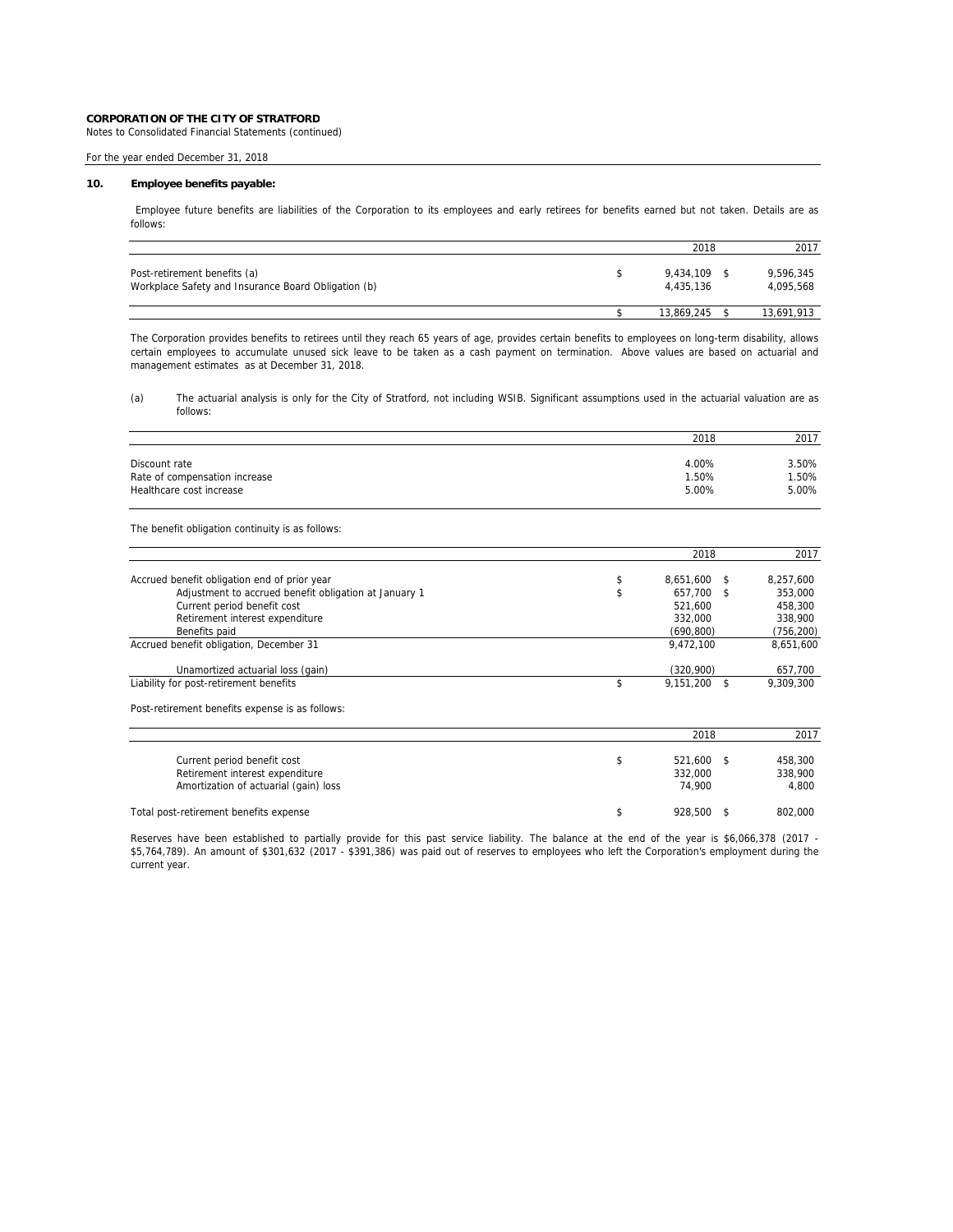Notes to Consolidated Financial Statements (continued)

For the year ended December 31, 2018

#### **10. Employee benefits payable (continued):**

(b) The City of Stratford is a Workplace Safety and Insurance Board (WSIB) Schedule 2 employer. The City has recorded an accrual for the estimate of future benefit costs and administrative loading as calculated by WSIB. During the year \$296,110 (2017-\$311,650) was paid by the City to the WSIB in relation to those benefits.

#### **11. Long-term debt:**

The balance of long-term debt reported on the consolidated statement of financial position consists of total long-term debt incurred by municipal enterprises. The amount at the end of the year is as follows:

|                                                                         | 2018                |                    | 2017       |
|-------------------------------------------------------------------------|---------------------|--------------------|------------|
| OSIFA debenture bearing interest at 2.57% due June 2032                 | \$<br>18,087,916 \$ |                    | 19,427,760 |
| OSIFA debenture bearing interest at 2.78% due September 2024            | 402,000             |                    | 469,000    |
| OSIFA debenture bearing interest at 2.74% due November 2028             | 2,892,015           |                    | 3,181,216  |
| OMEIFA debenture bearing interest at 4.96% due November 2034            | 10,762,475          |                    | 11,435,130 |
| OMEIFA debenture bearing interest at 2.70% due November 2034            | 925,338             |                    | 971,032    |
| OMEIFA debenture bearing interest at 4.28% due December 2024            | 2,199,997           |                    | 2,566,664  |
| OMEIFA debenture bearing interest at 3.21% due December 2026            | 11,222,741          |                    | 12,625,583 |
| OMEIFA debenture bearing interest at 3.42% due December 2033            | 6,113,000           |                    |            |
| Royal Bank loan payable, interest at 2.63% per annum, due February 2026 | 2,572,763           |                    | 3,335,575  |
| Royal Bank loan payable, interest at 2.42% per annum, due June 2024     | 1,237,125           |                    | 1,413,171  |
| Royal Bank Ioan payable, interest at 2.84% per annum, due April 2027    | 4.067.514           |                    | 4,204,277  |
| Royal Bank loan payable, interest at 2.88% per annum, due April 2028    | 4,025,130           |                    | 4,159,807  |
| Royal Bank Ioan payable, interest at 1.75% per annum, due April 2020    | 361,007             |                    | 626,243    |
| Royal Bank loan payable, interest at 2.49% per annum, due April 2025    | 1,324,025           |                    | 1,514,597  |
| Royal Bank Ioan payable, interest at 2.51% per annum, due April 2023    | 1,278,525           |                    | 1,341,007  |
| Royal Bank loan payable, interest at 2.80% per annum, due April 2026    | 1,284,097           |                    | 1,345,244  |
|                                                                         | 68,755,668          | $\mathbf{\hat{s}}$ | 68,616,306 |
| Principal repayments are summarized as follows:                         |                     |                    |            |
| 2019                                                                    | \$<br>6,140,063     |                    |            |
| 2020                                                                    | 6.009.359           |                    |            |
| 2021                                                                    | 5,965,976           |                    |            |
| 2022                                                                    | 5,661,560           |                    |            |
| 2023                                                                    | 5,310,196           |                    |            |
| Thereafter                                                              | 39,668,514          |                    |            |
|                                                                         | \$<br>68,755,668    |                    |            |

Long-term liabilities and commitments to be financed from reserves beyond the term of Council are covered by by-law. The principal and interest payments required to service existing and pending issues and commitments are within the debt repayment limit prescribed by the Ministry of Municipal Affairs.

Total interest expense on long term debt was \$2,144,659 (2017 - \$2,318,035).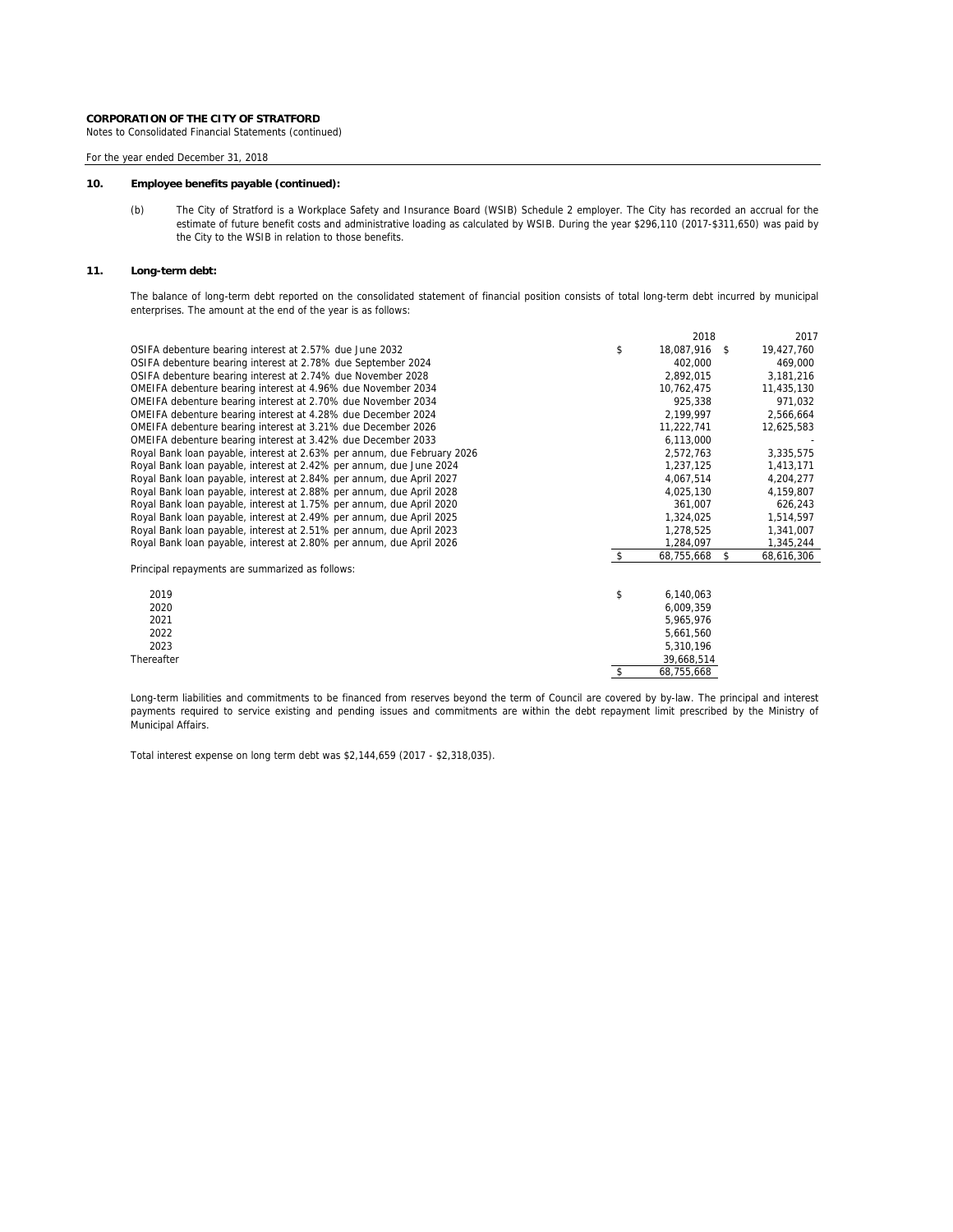Notes to Consolidated Financial Statements (continued)

#### For the year ended December 31, 2018

#### **12. Public liability insurance:**

In recent years there have been substantial increases in the premiums charged by the insurance industry for public liability insurance. As a result, the Corporation has undertaken some portion of the risk, which would normally have been covered by outside insurers.

The Corporation is self insured for public liability claims up to \$50,000 for any individual claim and \$50,000 for any number of claims arising out of a single occurrence. Outside coverage is in place for claims in excess of these limits.

Claims settled during the year amounted to \$118,345 (2017 - \$311,914) and have been provided for in the revenue fund and are accordingly reported as an expenditure in the consolidated statement of financial activities. Total unsettled claims at the end of the year are \$400,276 (2017 -\$348,540).

### **13. Accumulated surplus:**

The accumulated surplus balance is comprised of balances in reserves and reserve funds, operating surplus, capital surplus, unfunded liabilities to be recovered in the future, investment in government business enterprises and investment in tangible capital assets.

|                                                          |     | 2018                |     | 2017           |
|----------------------------------------------------------|-----|---------------------|-----|----------------|
| Reserves set aside for specific purpose by Council:      |     |                     |     |                |
| Revenue purposes                                         | \$  | 8.920.243 \$        |     | 16,581,006     |
| Current purposes                                         |     | 1,072,200           |     | 1,497,115      |
| Capital purposes                                         |     |                     |     | 10,455,140     |
| Total reserves                                           | \$  | 9,992,443           | -\$ | 28,533,261     |
| Reserve Funds set aside for specific purpose by Council: |     |                     |     |                |
| Revenue purposes                                         | \$  |                     | \$. | 51,379         |
| Current purposes                                         |     | 4,273,323           |     | 1,838,943      |
| Capital purposes                                         |     | 26,722,933          |     | 573,007        |
| Total reserve funds                                      | \$  | 30,996,256 \$       |     | 2,463,329      |
| Amounts to be recovered:                                 |     |                     |     |                |
| Investment in Government Business Enterprises            | \$  | $(7,800,000)$ \$    |     | (7,800,000)    |
| Solid waste landfill closure and post closure liability  |     | (1, 412, 134)       |     | (1,604,829)    |
| Employee benefits payable                                |     | (13,869,245)        |     | (13,691,913)   |
| Long-term debt                                           |     | (68, 755, 668)      |     | (68,616,306)   |
| Interest accrual on debt                                 |     | (146, 889)          |     | (160, 035)     |
| Total amounts to be recovered                            | \$. | $(91, 983, 936)$ \$ |     | (91, 873, 083) |
|                                                          |     |                     |     |                |
| Cumulative operating deficit                             | \$  | $(3,335,138)$ \$    |     | (6, 347, 827)  |
| Investment in Government Business Enterprise             |     | 43,406,750          |     | 41,665,015     |
| Land held for resale                                     |     | 1,045,550           |     | 1,199,613      |
| Work in Progress                                         |     | 15.206.185          |     | 10,711,923     |
| Investment in tangible capital assets                    |     | 273,392,012         |     | 268, 137, 477  |
| Total accumulated surplus                                | \$  | 278.720.122 \$      |     | 254,489,708    |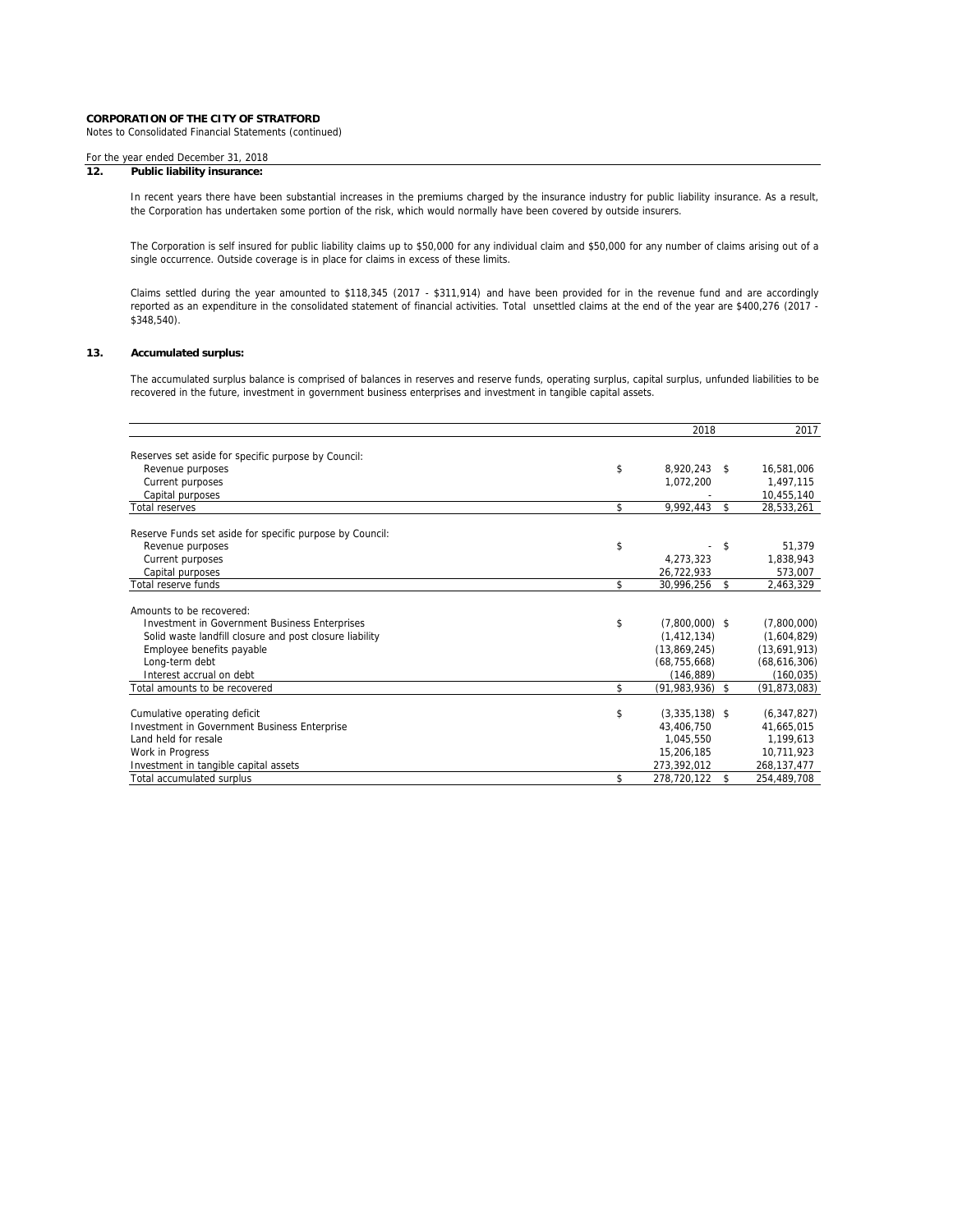Notes to Consolidated Financial Statements (continued)

### For the year ended December 31, 2018

#### **14. Contingencies:**

As of December 31, 2018, certain legal actions and other contingent liabilities are pending against the Corporation. Reference can be made to note 12 for details of the public liability insurance maintained by the Corporation. Not all contingencies can be estimated at year end since the outcome of these matters is indeterminate at this time.

### **15. Financial Information for the Library Board:**

The Ministry of Culture provides operating and pay equity grants to the Library. A condition of this grant is that the Library Board supply its financial information to the Ministry. This information may be included in the consolidated financial statements provided that the financial information of the library is identified either by a separate schedule or a note.

|                                               | 2018              | 2017            |
|-----------------------------------------------|-------------------|-----------------|
| Revenue                                       |                   |                 |
| Other grant revenue                           | \$<br>$15.521$ \$ | 13,087          |
| Public library operating grant                | 50.798            | 50,798          |
| Pay equity grant                              | 604               | 604             |
| Fees and charges                              | 338,517           | 318,879         |
| <b>Donations</b>                              | 9,059             | 3,810           |
| Total revenue                                 | 414,499           | 387,178         |
| Expenses                                      |                   |                 |
| Wages                                         | 2,039,854         | 1,976,865       |
| <b>Materials</b>                              | 253,160           | 278,836         |
| Services                                      | 309.526           | 302,209         |
| Other                                         | 22,417            | 15,489          |
| Total expenses                                | 2,624,956         | 2,573,399       |
| Deficiency of revenue over expenses           | \$<br>2,210,457   | \$<br>2,186,221 |
|                                               |                   |                 |
| Deficiency was funded as follows:             |                   |                 |
| Transfer from (to) reserves and reserve funds | (52,057)          | 23,608          |
| Contribution from the Corporation             | 2,262,514         | 2,162,613       |
|                                               | \$<br>2,210,457   | \$<br>2,186,221 |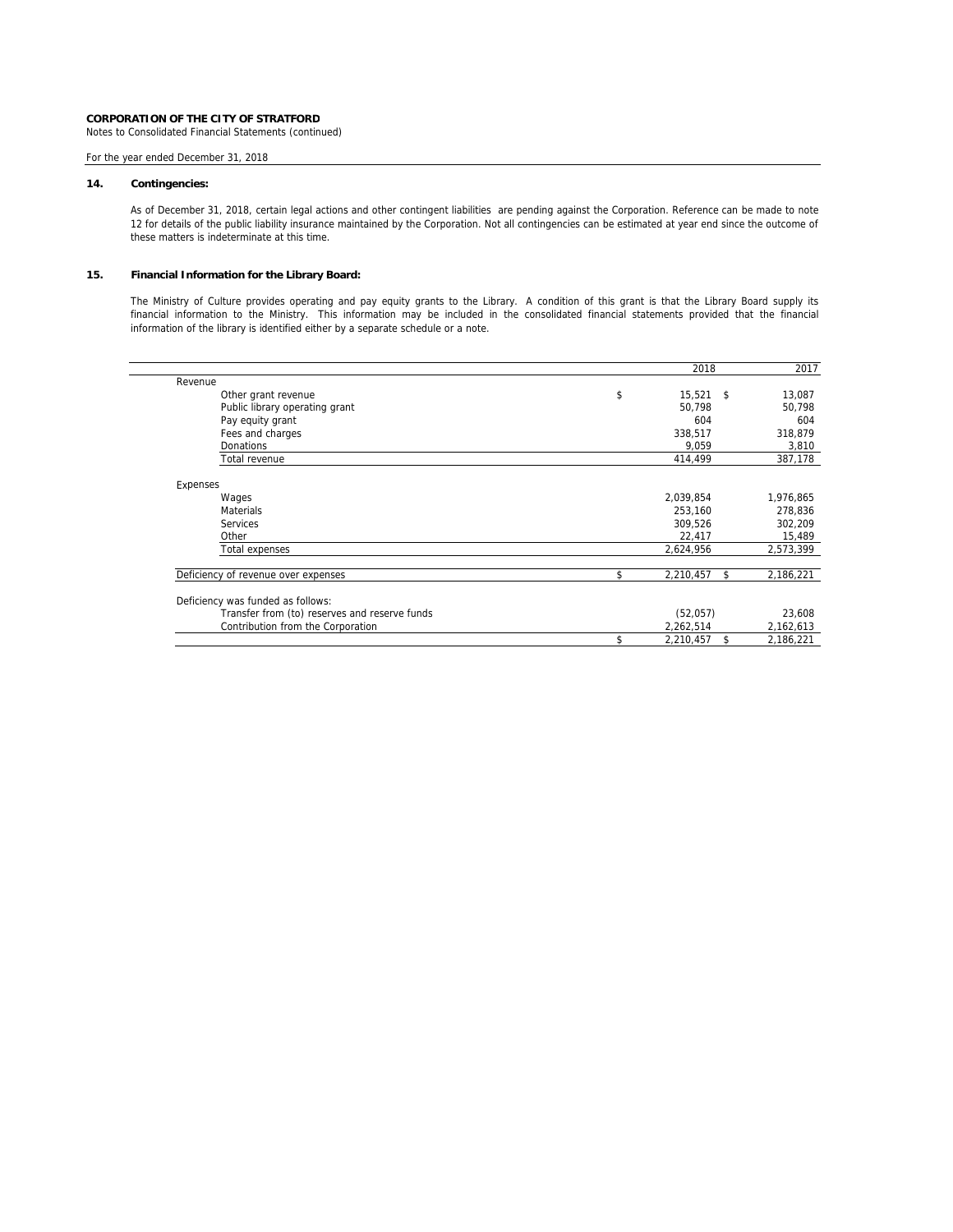Notes to Consolidated Financial Statements (continued)

#### For the year ended December 31, 2018

#### **16. Segmented information:**

The Corporation of the City of Stratford is a diversified municipal government institution that provides a wide range of services to its citizens. For reporting purposes the Corporation's operations and activities are organized in segments. The services and activities of each segment are as follows:

#### **General government**

This item is related to the revenues and expenses of the operations of the Corporation itself and cannot be directly attributed to a specific segment.

### **Protection services**

Protection is comprised of police services, fire department and building department. The police services department is to ensure the safety and protection of the citizens and their property, preserve peace and good order, detect offenders and enforce the law. The fire department provides fire suppression service, fire prevention programs, training and education related to prevention and detection of fires. The building department enforces the building and construction codes and municipal by-laws.

#### **Transportation services**

Transportation services includes public works services related to planning, development and maintenance of the roadway systems, street lighting, transit and parallel transit, parking administration and control and the operations of the Stratford Municipal Airport.

#### **Environmental services**

Environmental services include providing sanitary and storm sewer, water, waste collection and disposal and recycling services.

#### **Health services**

Health services are comprised of public health services which works to improve the overall health of the population and overcome health inequalities by providing services to individuals and communities. This segment also includes ambulance services and cemetery operations.

#### **Social and Family services**

Social Services provides services that are meant to help the less fortunate in society through Ontario Works assistance, child care subsidy program and best start and special needs programs. This segment also includes the operations of a municipal day care.

#### **Social housing**

Housing services are meant to help the less fortunate through social housing, affordable housing and public housing programs.

#### **Recreation and Cultural services**

Recreation and cultural services are meant to improve the health and development of the citizens. Programs such as swimming, skating, day camps, festivals and library services are provided at locations such as parks, library, art gallery, recreation complexes, arenas, sports fields and other municipal buildings. This segment also includes grants to numerous community organizations providing recreation and cultural activities.

#### **Planning and Development**

Planning and development services manages urban development for business interests, environmental concerns, heritage matters, local neighbourhoods and the city centre. This segment also includes economic development and tourism.

For each reported segment, revenues and expenses represent amounts that are directly attributable to the segment and amounts that are allocated on a reasonable basis. Therefore, certain allocation methodologies are used in preparation of segmented financial information. The revenue fund reports on municipal services that are funded primarily by property taxation revenues. Taxation and payments-in-lieu of taxes are apportioned based on the segment's net surplus. The segmented information follows the same accounting policies as disclosed in note 1.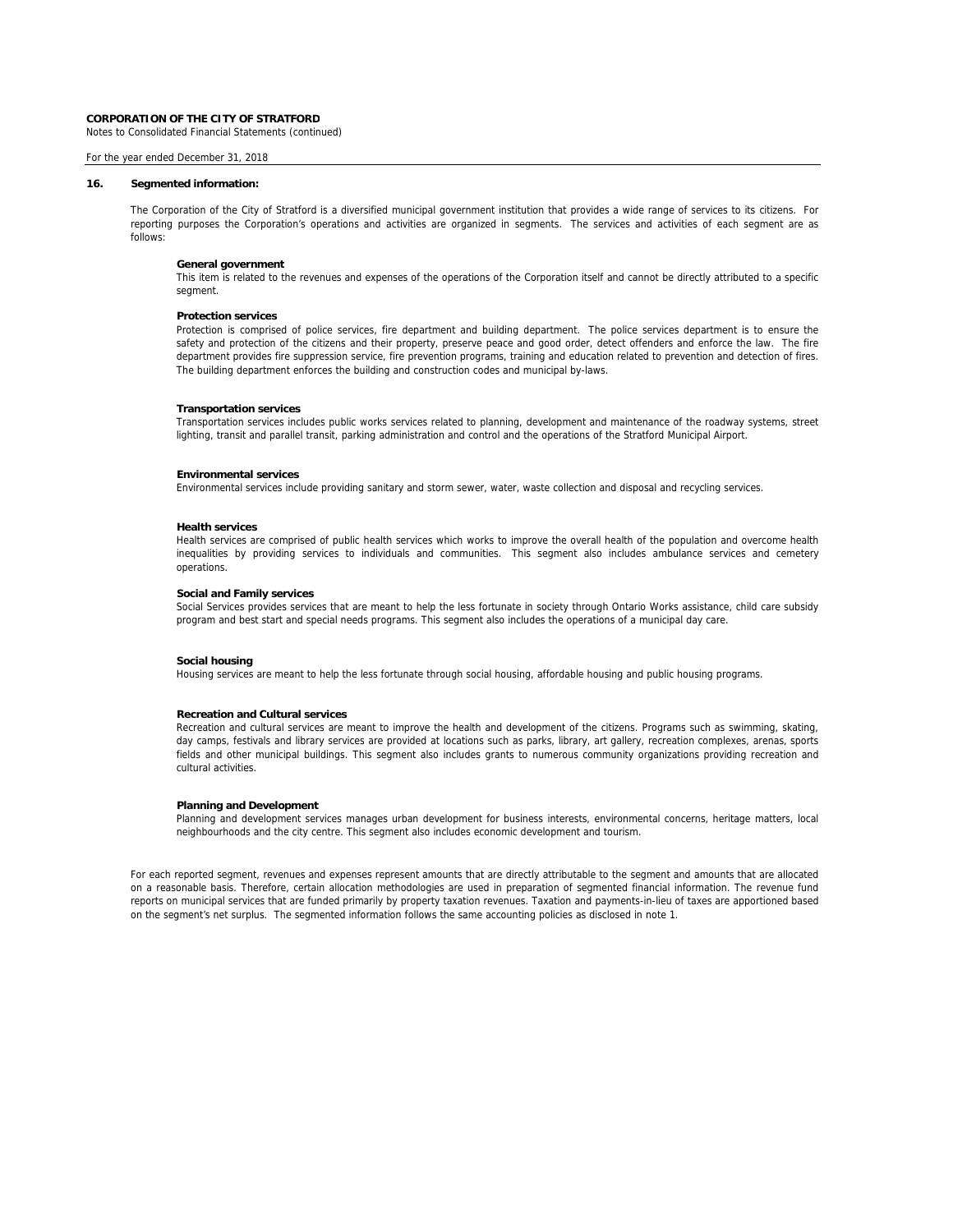Notes to Consolidated Financial Statements (continued) For the year ended December 31, 2018

16. Segmented Information (continued)

| For the year ended<br>December 31    | General<br>Government | Protection<br>Services | Transportation<br>Services |      | Environmental<br>Services |      | Health<br><b>Services</b> | Social and<br><b>Family Services</b> |      | Social<br>Housing | Recreation and<br><b>Cultural Services</b> |      | Planning &<br>Development | 2018<br><b>Total</b> |
|--------------------------------------|-----------------------|------------------------|----------------------------|------|---------------------------|------|---------------------------|--------------------------------------|------|-------------------|--------------------------------------------|------|---------------------------|----------------------|
| Revenue                              |                       |                        |                            |      |                           |      |                           |                                      |      |                   |                                            |      |                           |                      |
| Taxation                             | 3,955,668 \$          | 10,074,577 \$          | 6,453,148 \$               |      | 5,812,437                 | - \$ | 3,663,513                 | \$<br>12,279,275 \$                  |      | 6,460,565 \$      | 5,956,257                                  | - \$ | 3,085,048<br>- \$         | 57,740,486           |
| Grants                               | 750,037               | 300,396                | 5,144,765                  |      | 1,708,451                 |      | 3,186,510                 | 11,296,160                           |      | 10,732,033        | 333,981                                    |      | 497,130                   | 33,949,462           |
| <b>Other Municipalities</b>          | 145,179               | 394,209                |                            |      |                           |      |                           | 1,164,599                            |      | 2,375,428         | 38,298                                     |      |                           | 4,117,713            |
| Fees and user charges                | 447,244               | 221,670                | 1,328,605                  |      | 14,113,113                |      |                           | 3,637,567                            |      | 2,529,965         | 788,139                                    |      | 3,850                     | 23,070,154           |
| Licences and permits                 | 1,092,483             | 28,425                 |                            |      |                           |      |                           |                                      |      |                   |                                            |      |                           | 1,120,908            |
| Rents, fines, penalties              | 759,644               | 9,560                  | 861,229                    |      |                           |      | 331,230                   | 3,761,386                            |      |                   | 1,847,592                                  |      |                           | 7,570,640            |
| Other                                | 9,518,812             | 270,332                | 676,776                    |      | 331,270                   |      | 201,304                   | 15,098                               |      |                   | ,291,067                                   |      | 2,209,070                 | 14,513,730           |
|                                      | 16,669,067            | 11,299,170             | 14,464,523                 |      | 21,965,271                |      | 7,382,557                 | 32,154,083                           |      | 22,097,991        | 10,255,333                                 |      | 5,795,098                 | 142,083,093          |
| <b>Expenses</b>                      |                       |                        |                            |      |                           |      |                           |                                      |      |                   |                                            |      |                           |                      |
| Salaries & benefits                  | 3,723,462             | 17,843,803             | 5,064,119                  |      | 3,440,072                 |      | 3,780,615                 | 7,061,275                            |      | 1,133,989         | 5,590,985                                  |      | 1,088,819                 | 48,727,139           |
| Material                             | 394,093               | 635,479                | 2,038,060                  |      | 1,398,284                 |      | 310,234                   | 883,095                              |      | 2,547,457         | 1,501,852                                  |      | 146,586                   | 9,855,140            |
| <b>Contracted Services</b>           | 2,570,142             | 1,150,961              | 3,034,501                  |      | 4,078,543                 |      | 174,105                   | 3,309,239                            |      | 2,195,551         | 1,764,290                                  |      | 1,659,285                 | 19,936,618           |
| <b>External Transfers</b>            | 403,340               |                        |                            |      |                           |      | 3,082,606                 | 12,517,586                           |      | 5,754,743         | 1,040,263                                  |      | 3,186,510                 | 25,985,048           |
| Amortization                         | 547,146               | 520,147                | 2,918,159                  |      | 2,195,814                 |      | 118,071                   | 197,224                              |      | 363,103           | 1,556,731                                  |      | 4,084                     | 8,420,479            |
| Other                                | 435,632               | 412,580                | 116,521                    |      | 750,909                   |      | 11,875                    | 1,094,505                            |      | 1,191,656         | 703,048                                    |      | 211,530                   | 4,928,256            |
|                                      | 8,073,816             | 20,562,970             | 13,171,360                 |      | 11,863,621                |      | 7,477,506                 | 25,062,924                           |      | 13,186,499        | 12,157,169                                 |      | 6,296,815                 | 117,852,680          |
| <b>Net Revenue</b><br>(expenditures) | 8,595,251 \$          | $(9,263,800)$ \$       | 1,293,163                  | - \$ | 10,101,650                | - \$ | $(94, 949)$ \$            | 7,091,160                            | - \$ | 8,911,491 \$      | $(1,901,835)$ \$                           |      | $(501, 717)$ \$           | 24,230,413           |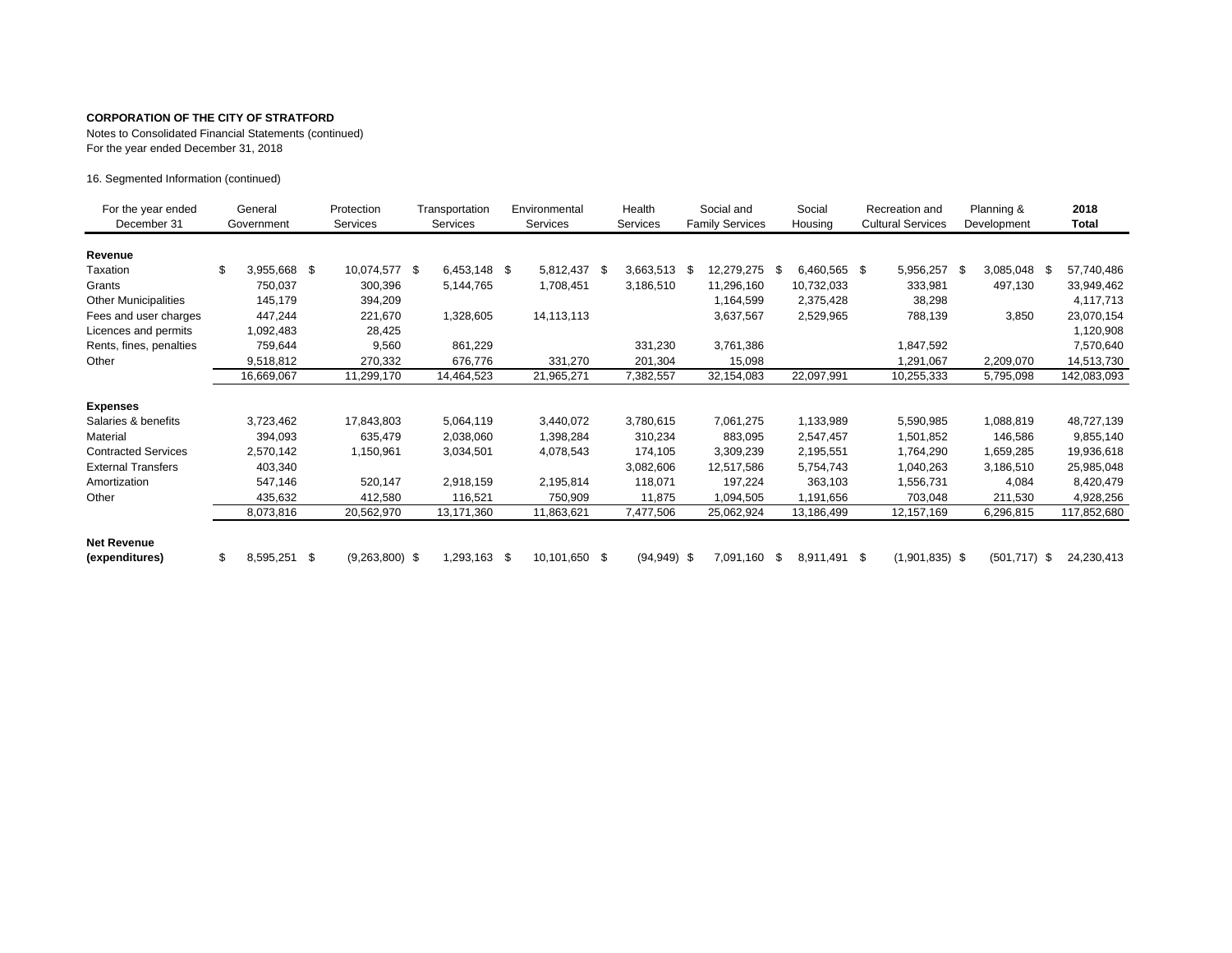Notes to Consolidated Financial Statements (continued) For the year ended December 31, 2018

16. Segmented Information (continued)

| For the year ended<br>December 31 | General<br>Government | Protection<br>Services | Transportation<br><b>Services</b> | Environmental<br>Services |      | Health<br>Services | Social and<br><b>Family Services</b> |      | Social<br>Housing | Recreation and<br><b>Cultural Services</b> |      | Planning &<br>Development | 2017<br><b>Total</b> |
|-----------------------------------|-----------------------|------------------------|-----------------------------------|---------------------------|------|--------------------|--------------------------------------|------|-------------------|--------------------------------------------|------|---------------------------|----------------------|
| Revenue                           |                       |                        |                                   |                           |      |                    |                                      |      |                   |                                            |      |                           |                      |
| Taxation                          | 3,515,023 \$          | 9,515,685 \$           | 5,889,674 \$                      | 6,503,563                 | - \$ | 3,713,730 \$       | 10,653,725 \$                        |      | 6,824,441 \$      | 5,660,226                                  | - \$ | 2,967,046<br>S            | 55,243,113           |
| Grants                            | 3,900                 | 510,961                | 4,650,766                         | 1,564,148                 |      | 3,149,221          | 16,189,133                           |      | 3,524,514         | 494,568                                    |      | 604,550                   | 30,683,960           |
| <b>Other Municipalities</b>       | 150,000               |                        |                                   |                           |      |                    | 1,197,158                            |      | 2,512,595         | 49,871                                     |      |                           | 3,909,624            |
| Fees and user charges             | 472,203               | 225,100                | 1,179,722                         | 13,227,846                |      | 61,647             | 2,885,699                            |      | 2,390,391         | 755,733                                    |      | 2,824                     | 21,201,166           |
| Licences and permits              | 889,719               | 15,000                 |                                   |                           |      |                    |                                      |      |                   |                                            |      |                           | 904,719              |
| Rents, fines, penalties           | 722,333               |                        | 839,504                           |                           |      | 365,414            |                                      |      | 3,758,890         | 1,916,039                                  |      |                           | 7,602,180            |
| Other                             | 4,126,031             | 47,652                 | 2,648,459                         | 12,460                    |      | 244,269            | 13,428                               |      |                   | 52,101                                     |      | 1,640,313                 | 8,784,713            |
|                                   | 9,871,409             | 10,314,398             | 15,208,126                        | 21,308,016                |      | 7,534,281          | 30,939,144                           |      | 19,010,831        | 8,928,538                                  |      | 5,214,733                 | 128,329,475          |
| <b>Expenses</b>                   |                       |                        |                                   |                           |      |                    |                                      |      |                   |                                            |      |                           |                      |
| Salaries & benefits               | 3,602,807             | 17,417,382             | 5,172,932                         | 3,319,719                 |      | 4,062,074          | 8,136,275                            |      | 1,044,794         | 5,187,083                                  |      | 1,126,494                 | 49,069,560           |
| Material                          | 383,635               | 652,006                | 1,953,808                         | 1,524,658                 |      | 228,671            | 413,280                              |      | 2,456,372         | 1,449,642                                  |      | 421,268                   | 9,483,340            |
| <b>Contracted Services</b>        | 2,039,900             | 970,307                | 2,011,379                         | 4,916,899                 |      | 238,804            | 1,630,009                            |      | 3,674,861         | 2,071,702                                  |      | 1,166,196                 | 18,720,057           |
| <b>External Transfers</b>         | 399,287               |                        |                                   |                           |      | 3,007,658          | 10,780,878                           |      | 5,958,382         | 769,022                                    |      | 3,112,396                 | 24,027,623           |
| Amortization                      | 518,267               | 491,136                | 2,913,412                         | 2,123,092                 |      | 119,363            | 278,876                              |      | 327,967           | 1,499,932                                  |      | 2,525                     | 8,274,570            |
| Other                             | 311,985               | 111,909                | 106,221                           | 1,540,602                 |      | 9,491              | 752,619                              |      | 624,967           | 706,732                                    |      | 295,842                   | 4,460,368            |
|                                   | 7,255,881             | 19,642,740             | 12, 157, 752                      | 13,424,970                |      | 7,666,061          | 21,991,937                           |      | 14,087,343        | 11,684,113                                 |      | 6,124,721                 | 114,035,518          |
| <b>Net Revenue</b>                |                       |                        |                                   |                           |      |                    |                                      |      |                   |                                            |      |                           |                      |
| (expenditures)                    | 2,615,528 \$          | $(9,328,342)$ \$       | 3,050,374 \$                      | 7,883,046                 | - \$ | $(131,780)$ \$     | 8,947,207                            | - \$ | 4,923,488 \$      | $(2,755,575)$ \$                           |      | $(909, 988)$ \$           | 14,293,957           |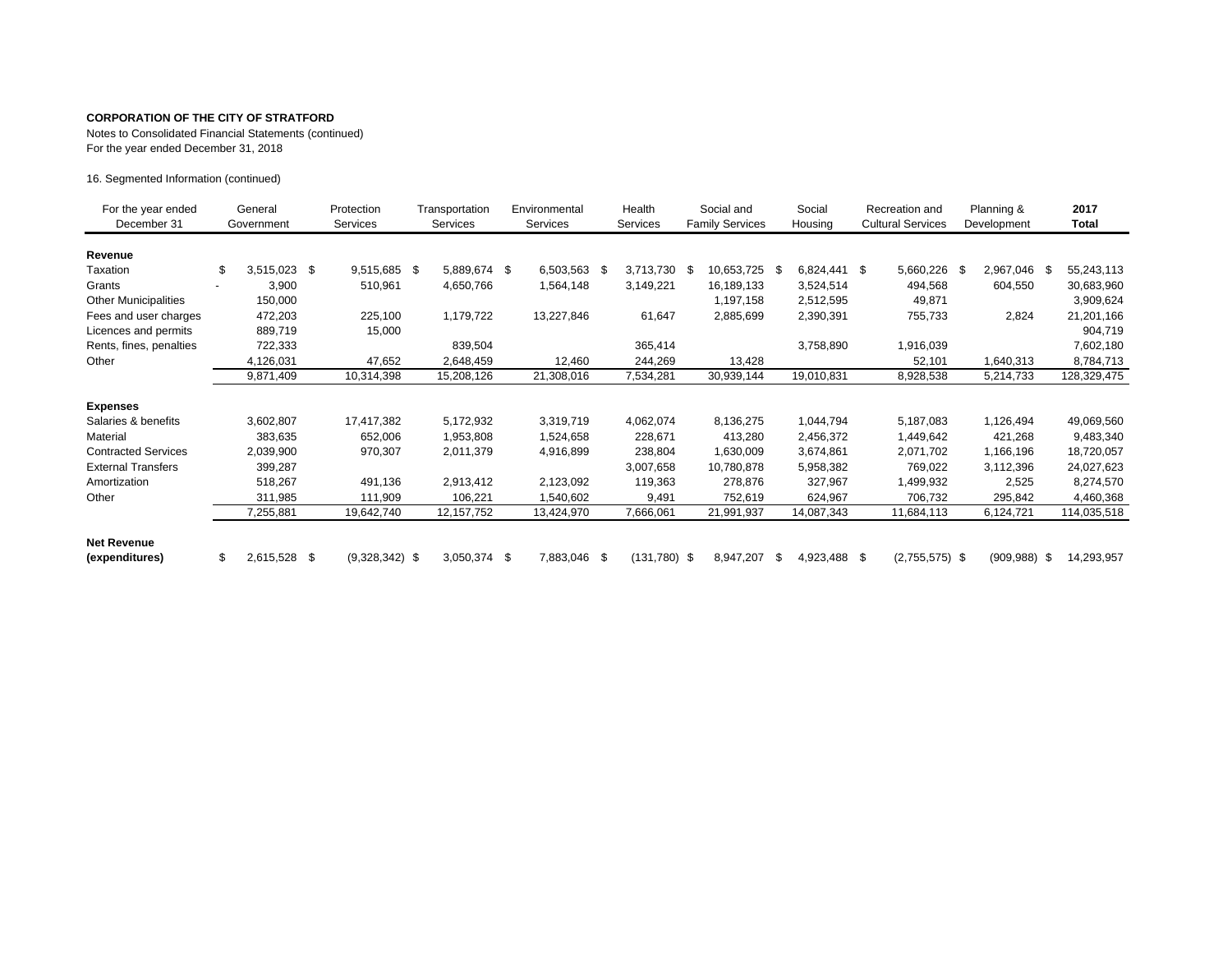#### Notes to Consolidated Financial Statements (continued)

### Year ended December 31, 2018

17. Tangible Capital Assets

|                                 | General    |                       |                                            |                       |                           |            |                      |                            |                   |                      | Infrastructure |                |                                |                                          |                        | Work        |                        |
|---------------------------------|------------|-----------------------|--------------------------------------------|-----------------------|---------------------------|------------|----------------------|----------------------------|-------------------|----------------------|----------------|----------------|--------------------------------|------------------------------------------|------------------------|-------------|------------------------|
|                                 | Land       | Land<br>Improvements  | Buildings and<br><b>Building Equipment</b> | Computer<br>Equipment | Furniture and<br>Fixtures | Vehicles   | <b>Linear Assets</b> | Machinery and<br>Equipment | Bridges - Walking | Other                | Roads          | <b>Bridges</b> | Water/Wastewater<br>Facilities | Underground and<br><b>Other Networks</b> | Total                  | In Progress | <b>Grand Total</b>     |
| Cost                            |            |                       |                                            |                       |                           |            |                      |                            |                   |                      |                |                |                                |                                          |                        |             |                        |
| Balance, Dec 31, 2017           | 17,075,222 | 9.759.456             | 73,029,337                                 | 3.846.967             | 6.463.647                 | 9.338.407  | 5.998.517            | 15,757,339                 | 57.542            | 109.738              | 116,705,204    | 8.292.310      | 82.365.832                     | 90.301.317                               | 439.100.834            | 10.711.923  | 449,812,757            |
| <b>Additions</b>                |            | 350.956<br>$\Omega$   | 1,778,940                                  | 110,949               | 41.976                    | 1,753,287  |                      | 1.951.498<br>$\Omega$      |                   |                      | 3,227,753      | 1,536,782      | 2,752,799                      | 348.134                                  | 13.853.074             | 4.504.251   | 18.357.325             |
| Adjustments                     | $-436$     | $-746$                | $-144,944$                                 | $\Omega$              | $-3,689$                  | $\Omega$   |                      | $-30,971$<br>$\Omega$      |                   |                      | $-632$         |                | $\Omega$                       |                                          | $-181,418$             | $\Omega$    | $-181,418$             |
| <b>Disposals</b>                |            | $\Omega$              | 20.697<br>$\Omega$                         |                       | 31.232                    | 270.695    |                      | $\Omega$<br>1.196.635      |                   |                      |                |                | $\Omega$                       |                                          | 1.519.259              | 9.989       | 1.529.248              |
| Balance, Dec 31, 2018           | 17,074,786 | 10.109.666            | 74,642,636                                 | 3,957,916             | 6.470.702                 | 10.820.999 | 5.998.517            | 16,481,231                 | 57,542            | 109.738              | 119.932.325    | 9.829.092      | 85.118.631                     | 90.649.451                               | 451.253.231            | 15,206,185  | 466,459,416            |
|                                 |            |                       |                                            |                       |                           |            |                      |                            |                   |                      |                |                |                                |                                          |                        |             |                        |
| <b>Accumulated Amortization</b> |            |                       |                                            |                       |                           |            |                      |                            |                   |                      |                |                |                                |                                          |                        |             |                        |
| Balance, Dec 31, 2017           |            | 1.804.627<br>$\Omega$ | 30.161.424                                 | 3,227,102             | 4,653,411                 | 5,451,782  | 4,851,031            | 11,229,922                 | 9,750             | 12,631               | 50,463,157     | 3,181,521      | 32,406,466                     | 23.510.533                               | 170.963.358            |             | 0 170,963,358          |
| Amortization                    |            | 296,837               | 1.912.413                                  | 233,731               | 317.965                   | 752,601    | 83.966               | 859,831                    | 1.918             | 1.443                | 1,973,259      | 110.495        | 1.086.488                      | 869,460                                  | 8.500.407              | $\Omega$    | 8,500,407              |
| Adjustments                     |            | $-525$                | $-71,756$                                  | $\Omega$              | $-2,303$                  | $\Omega$   |                      | $-23,549$<br>$\Omega$      |                   | $\Omega$<br>$\Omega$ | $-420$         |                | $\Omega$                       | -C                                       | $-98,553$              | $\Omega$    | $-98,553$              |
| Disposals                       |            | $\Omega$              | 20,697<br>$\Omega$                         |                       | 31.232                    | 260,385    |                      | 1.191.678<br>$\Omega$      |                   | $\Omega$<br>$\Omega$ | $\Omega$       |                | $\Omega$                       | $\Omega$                                 | 1.503.992              | $\Omega$    | 1,503,992              |
| Balance, Dec 31, 2018           |            | 2.100.939<br>$\Omega$ | 31.981.384                                 | 3,460,833             | 4.937.841                 | 5,943,998  | 4,934,997            | 10,874,526                 | 11.668            | 14.074               | 52.435.996     | 3,292,016      | 33,492,954                     | 24.379.993                               | 177.861.220            |             | 0 177,861,220          |
|                                 |            |                       |                                            |                       |                           |            |                      |                            |                   |                      |                |                |                                |                                          |                        |             |                        |
| Net Book Value Dec 31, 2018     | 17.074.786 | 8.008.727             | 42.661.252                                 | 497.083               | 1.532.861                 | 4.877.001  | 1.063.520            | 5.606.705                  | 45.874            | 95.664               | 67,496,329     | 6.537.076      | 51.625.677                     |                                          | 66.269.458 273.392.012 |             | 15.206.185 288.598.197 |
|                                 |            |                       |                                            |                       |                           |            |                      |                            |                   |                      |                |                |                                |                                          |                        |             |                        |
|                                 |            |                       |                                            |                       |                           |            |                      |                            |                   |                      |                |                |                                |                                          |                        |             |                        |
| Cost                            |            |                       |                                            |                       |                           |            |                      |                            |                   |                      |                |                |                                |                                          |                        |             |                        |
| Balance, Dec 31, 2016           | 17.074.871 | 5.062.429             | 69.761.450                                 | 3.753.456             | 6.393.443                 | 9.668.459  | 5.998.517            | 15.348.134                 | 57.542            | 109.738              | 113.443.171    | 8.235.394      | 77,690,263                     | 89.942.836                               | 422.539.702            | 12.019.285  | 434,558,987            |
| Additions                       |            | 4.697.119<br>$\Omega$ | 3,290,071                                  | 93,511                | 78,066                    | 1,405,898  |                      | 659,562<br>$\Omega$        |                   |                      | 3,262,111      | 56,916         | 4,675,569                      | 358,481                                  | 18.577.304             | 834.684     | 19,411,988             |
| Adiustments                     | 351        | $-92$                 | $-3.039$                                   | $\Omega$              | 3.050                     | $\Omega$   |                      | $-2.295$<br>$\Omega$       |                   |                      | $-78$          |                | $\Omega$                       |                                          | $-2.103$               | $\Omega$    | $-2.103$               |
| <b>Disposals</b>                |            | $\Omega$              | 19.145<br>$\Omega$                         |                       | 10.912                    | 1,735,950  |                      | 248,062<br>$\Omega$        |                   |                      | $\Omega$       |                | $\Omega$                       |                                          | 2.014.069              | 2.142.046   | 4,156,115              |
| Balance, Dec 31, 2017           | 17,075,222 | 9.759.456             | 73.029.337                                 | 3.846.967             | 6.463.647                 | 9.338.407  | 5.998.517            | 15,757,339                 | 57,542            | 109.738              | 116,705,204    | 8.292.310      | 82.365.832                     | 90,301,317                               | 439.100.834            | 10.711.923  | 449.812.757            |
|                                 |            |                       |                                            |                       |                           |            |                      |                            |                   |                      |                |                |                                |                                          |                        |             |                        |
| <b>Accumulated Amortization</b> |            |                       |                                            |                       |                           |            |                      |                            |                   |                      |                |                |                                |                                          |                        |             |                        |
| Balance, Dec 31, 2016           |            | 1,595,415<br>$\Omega$ | 28,306,794                                 | 2,960,859             | 4,347,581                 | 6,368,340  | 4,760,787            | 10,632,536                 | 7,832             | 11,188               | 48,530,177     | 3,081,556      | 31,356,597                     | 22.641.767                               | 164,601.430            |             | 0 164,601,430          |
| Amortization                    |            | 209,272               | 1,876,894                                  | 266,243               | 315,026                   | 717,761    | 90,244               | 846,271                    | 1.918             | 1.443                | 1,933,028      | 99,965         | 1,049,869                      | 868.766                                  | 8,276,700              | $\Omega$    | 8,276,700              |
| Adjustments                     |            | $-60$                 | $-3,119$                                   | $\Omega$              | 1.716                     | $\Omega$   |                      | $-1.850$<br>$\Omega$       |                   | $\Omega$<br>$\Omega$ | $-48$          |                | $\Omega$                       | $\Omega$<br>$\Omega$                     | $-3,361$               | $\Omega$    | $-3,361$               |
| <b>Disposals</b>                |            | $\Omega$              | $\Omega$<br>19,145                         |                       | 10.912                    | 1,634,319  |                      | 247,035<br>$\Omega$        |                   | $\Omega$<br>$\Omega$ | $\Omega$       |                | $\Omega$                       | $\Omega$                                 | 1.911.411              | $\Omega$    | 1,911,411              |
| Balance, Dec 31, 2017           |            | 1.804.627<br>$\Omega$ | 30.161.424                                 | 3,227,102             | 4.653.411                 | 5.451.782  | 4.851.031            | 11,229,922                 | 9.750             | 12.631               | 50.463.157     | 3,181,521      | 32,406,466                     | 23,510,533                               | 170.963.358            |             | 0 170,963,358          |
|                                 | 17.075.222 | 7.954.829             | 42.867.913                                 | 619,865               | 1.810.236                 | 3.886.625  | 1.147.486            | 4.527.417                  | 47.792            | 97.107               | 66.242.047     | 5.110.789      | 49.959.366                     |                                          | 66.790.784 268.137.477 |             | 10.711.923 278.849.400 |
| Net Book Value Dec 31, 2017     |            |                       |                                            |                       |                           |            |                      |                            |                   |                      |                |                |                                |                                          |                        |             |                        |